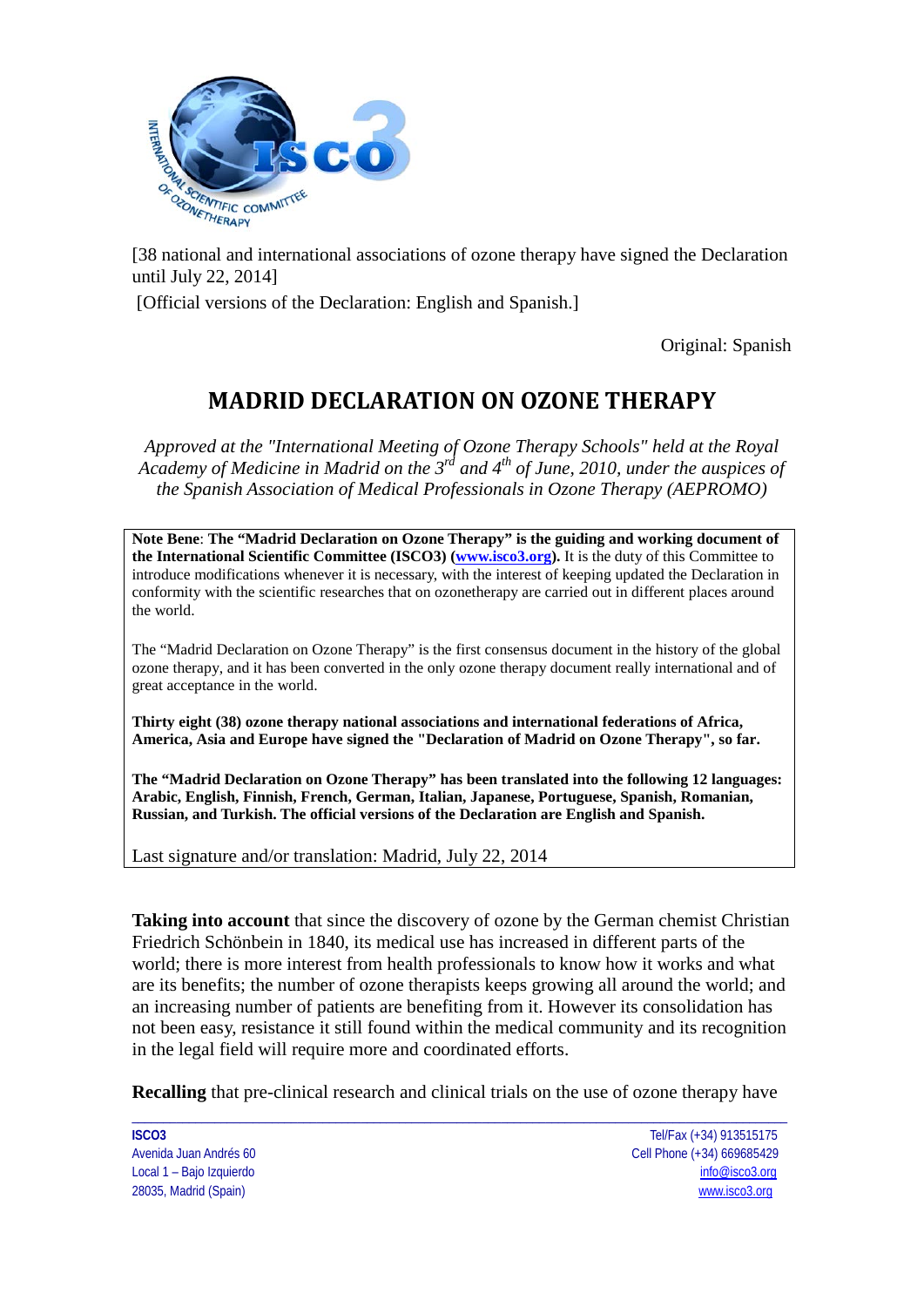

been carried out in Cuba, Germany, Italy, Russia and other countries, with considerable scientific rigor, obtaining results that support its practice using different medical protocols.

**Bearing in mind** that the preclinical studies, genotoxics, toxicology and clinical studies carried out, endorse the application and the innocuous character of this medical therapy using a fairly wide range of doses.

**Emphasizing** that research and clinical experience with medical ozone are making progress, despite the various obstacles they face, becoming a permanent challenge for researchers and for ozone therapy associations, mainly due to the lack of access to financial resources which they need in order to be able to continue with the scientific research that is required.

**Stating** that it is absolutely necessary to work with specific objectives, planning globally those necessary actions, so that ozone therapists working together will be forwarding with great precision and securely the practice of ozone therapy.

**Recognizing** that there is variance that the medical community wishes to standardize, and that progress already has been made, that it should be taken into account; it is necessary to continue with the development of medical definitions of procedures and protocols determining the best applications where it is necessary, as well as a code of good practice, in order to overcome more efficiently the possibility of malpractice.

**Welcoming with great satisfaction** that ozone therapy practice was regularized in Russia in 2007 by the Federal Service Public Health Control and Social Development, the first country in the world to do so; in Cuba in 2009, by the Ministry of Public Health; in Spain, by the Balearic Islands, and the Canary Islands (2007), Madrid (2009) and Galicia, Castilla-La Mancha, and Castilla y León (2010) Autonomous Communities; that in Italy significant advances have been done towards ozone therapy by the Regions of Lombardy (2003), Emilia-Romagna (2007) and Marche (2009), and favorable court decisions have been taken by the Administrative Court of Lazio (1996 and 2003).

*The speakers at the "International Meeting of Ozone Therapy Schools" as well as the associations of ozone therapy present at the same have adopted the following* 

# **CONCLUSIONS**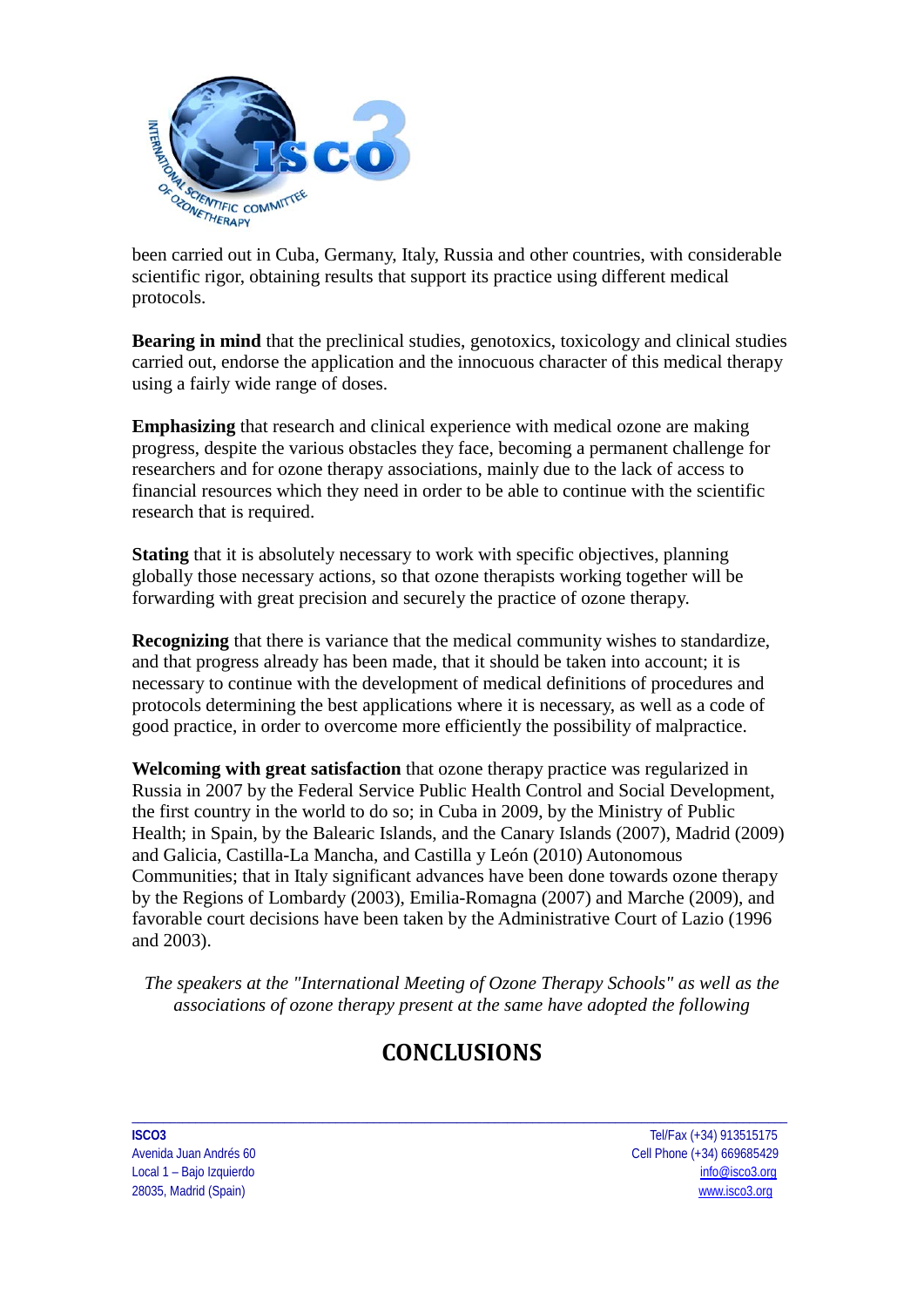

*First.* To approve the "**Therapeutic Ranges for the Use of Ozone**" detailed within the "Recommendations" section of this Declaration.

*Second.* To increase the exchange of knowledge, research, and experiences, both positive and negative that occur in the field of ozone therapy, in furtherance of increasing the knowledge of the huge benefits that this therapy has. To stimulate the publications of research results in specialized medicine journals.

*Third.* To encourage health researchers to increase their creative efforts, so that, ozone therapy continues to demonstrate its therapeutic benefits with safety and effectiveness under the development of controlled clinic trials.

*Fourth*. To stimulate the creation of Standardized Operative Procedures, according to good clinical practices for each procedure, taking into account knew developments, with the view to increase the quality and make homogeneous diverse treatments.

*Fifth.* To make systematic efforts to ensure that each scientific congress/meeting to be organized adopts conclusions that reflect the progress made and set achievable and realistic targets, sharing the findings and aims to encourage and promote research to deepen the understanding of ozone therapy. To work towards the harmonization and unification of criteria at the international level among different scientific societies.

*Sixth*. To encourage the different associations to work in their own countries where the ozone therapy has not yet been regularized to get it properly regularized and therefore to enjoy a legal status.

*Seventh*. To encourage the preparation of text books, the organization of theoretical courses and practical training on ozone therapy, so that those who practice it do so based on sound knowledge; this will necessarily be reflected on a more efficient medical health care which will benefit the patients.

*The speakers at the "International Meeting of Ozone Therapy Schools" as well as the participants associations at the same have adopted the following* 

# **RECOMMENDATION**

That the "**Therapeutic Ranges for the Use of Ozone**" as detailed in the annex to this "Madrid Declaration" and an integral part thereof, serve as a reference to ozone therapists in order for them to implement them carefully and systematically.

\_\_\_\_\_\_\_\_\_\_\_\_\_\_\_\_\_\_\_\_\_\_\_\_\_\_\_\_\_\_\_\_\_\_\_\_\_\_\_\_\_\_\_\_\_\_\_\_\_\_\_\_\_\_\_\_\_\_\_\_\_\_\_\_\_\_\_\_\_\_\_\_\_\_\_\_\_\_\_\_\_\_\_\_\_\_\_\_\_\_\_\_\_\_\_\_\_\_\_\_\_\_\_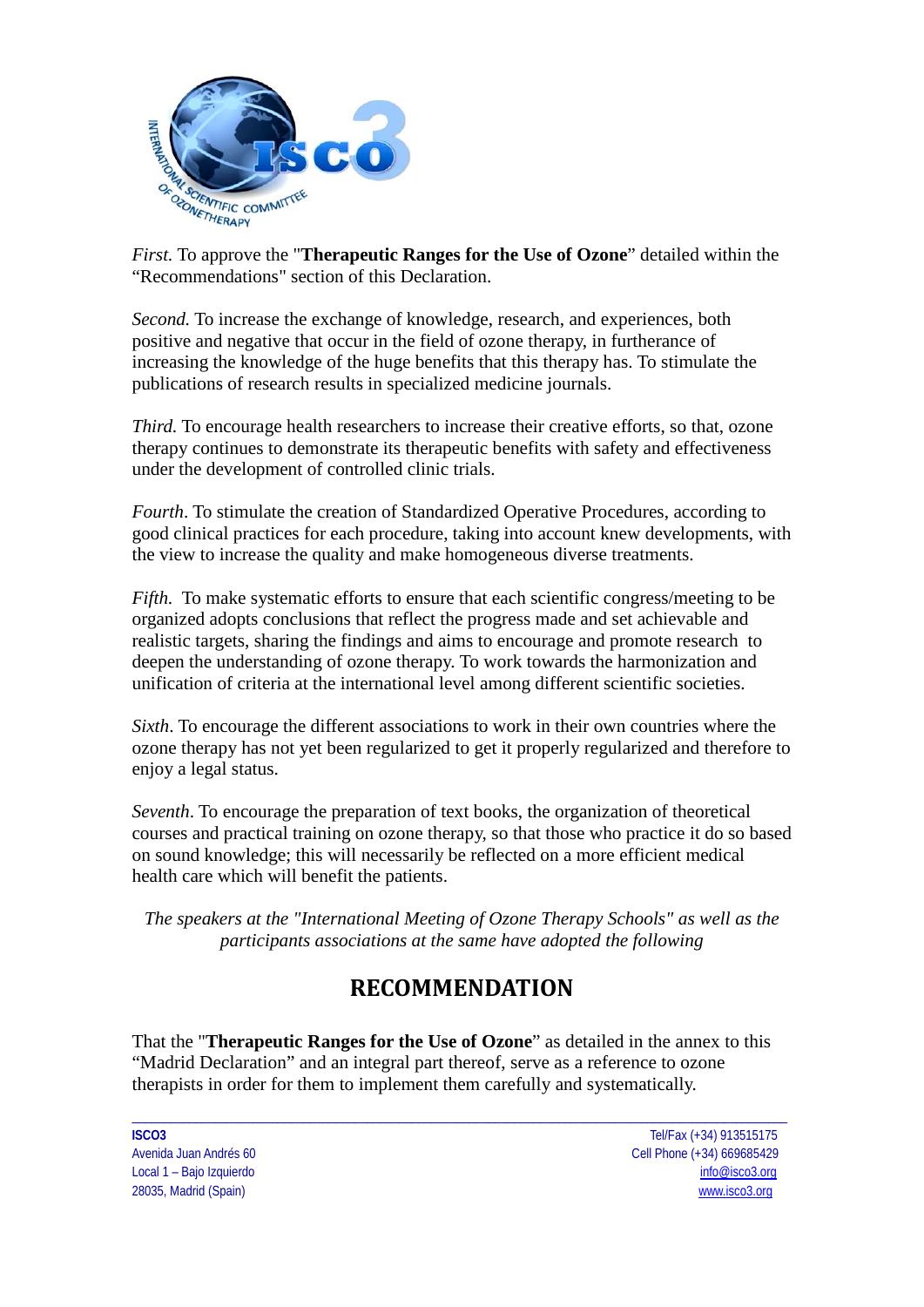

These **"Therapeutic Ranges for the Use of Ozone"** are the summary of scientific research in different countries and are the result of many years of experiential and clinical practice.

*The speakers at the "International Meeting of Ozone Therapy Schools" as well as the participants associations at the same*

**We express** our most sincere recognition to **Dr. Velio Bocci**, Emeritus Professor of Physiology at the University of Siena, for the significant and important contributions he has made in favor of ozone therapy in the fields or research, teaching, information and patient care, to the point that within the ozone therapy history he must be considered as one of its most important pioneers.

**Finally we express** our gratitude to the **Spanish Association of Medical Professionals in Ozone Therapy (AEPROMO)** for its initiative and implementation of this "International Meeting of Ozone Therapy Schools" warmly housed in the centenarian walls of the Royal National Academy of Medicine in Madrid.

Madrid, June 4, 2010

# **ANNEX TO THE MADRID DECLARATION ON OZONE THERAPY WHICH IS INTEGRAL PART THEREOF**

*Recommendation approved at the "International Meeting of Ozone Therapy Schools" held at the Royal Academy of Medicine in Madrid on the 3rd and 4th of June, 2010, under the auspices of the Spanish Association of Medical Professionals in Ozone Therapy (AEPROMO)* 

# *THERAPEUTIC RANGES FOR THE USE OF OZONE*

## **1. THERAPEUTIC BASIS**

Ozone therapeutic indications are based on the knowledge that low physiological concentrations of ozone may play important roles within the cell. At molecular level, different mechanisms of action have been shown that support the clinical evidence for this therapy.

There are therapeutic, non effective, and toxic concentrations, of ozone. It has been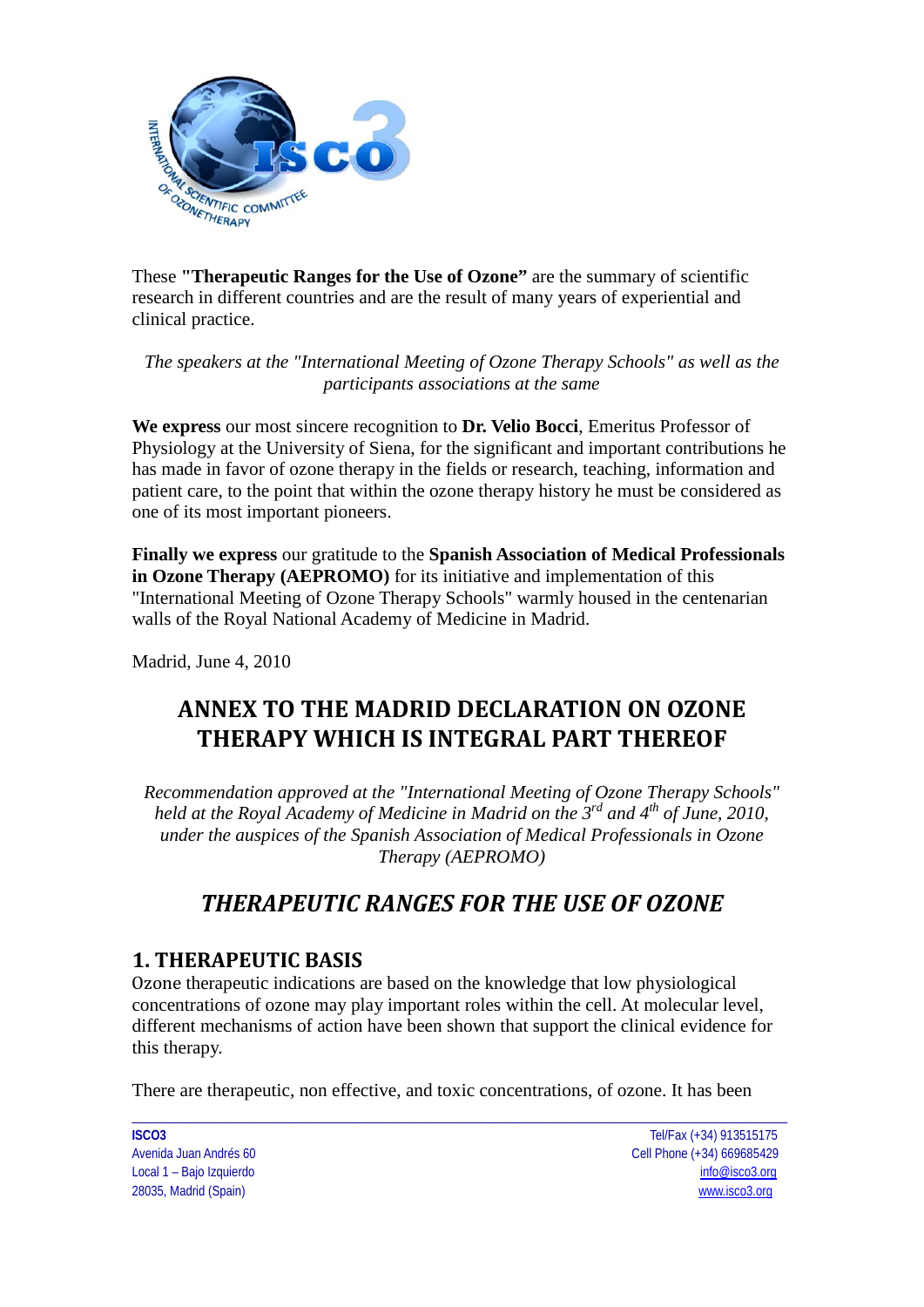

proved that concentrations of 10 or 5  $\mu$ g/ml and even smaller, have therapeutic effects with a wide security margin, so it is now accepted that the therapeutic concentrations range from 5 to 60  $\mu$ g/ml. This range applies to local and systemic application techniques.

It should be emphasized that each route of application has a minimum and a maximum dosage as well as concentration and volume to manage.

All the therapeutic dosages are divided into three types, according to their mechanism of action:

**a) Low doses**: These doses have an immunomodulatory effect and are used in those diseases where there is suspicion that the immune system is compromised. **b) Medium doses**: They are immunomodulatories and stimulate the antioxidant enzyme Defence System. They are most useful in chronic degenerative diseases such as diabetes, atherosclerosis, COPD, Parkinson syndrome, alzheimer, and senile dementia.

**c) High doses**: They are employed especially in ulcers or infected injuries. Also they are used to ozonize oil and water. The ozonization of oils never can be produced with a medical generator because it cannot be avoided that oil steam diffuse in the high-voltage pipes. ¡The result is the production of several very toxic substances! Except in the generators with valve that cuts the exit of ozone.

## **2. OZONE THERAPY BASIC PRINCIPLES**

The three basic principles that must be taken into account before any ozone treatment process is implemented are the following:

**a) Primum non nocere**: Before anything else, not to do any harm.

**b) Stagger the dose**: Start always with low doses, and increase them gradually. The exception will be in infected ulcers or injuries, where the reverse will be applied (start with a high concentration, and diminish it according to the improvement in the patient's condition).

**c) Apply the necessary concentration**: Higher ozone concentrations are not necessarily better, in the same way that it occurs with all the medicines.

Should the redox balance not be known (antioxidants/pro-oxidants) and the patient is in an oxidative stress, an initial medium or high dose, may damage cellular antioxidant mechanisms and aggravate the clinical picture. It is therefore preferable to start with low doses and to phase in the increase according to patient response.

\_\_\_\_\_\_\_\_\_\_\_\_\_\_\_\_\_\_\_\_\_\_\_\_\_\_\_\_\_\_\_\_\_\_\_\_\_\_\_\_\_\_\_\_\_\_\_\_\_\_\_\_\_\_\_\_\_\_\_\_\_\_\_\_\_\_\_\_\_\_\_\_\_\_\_\_\_\_\_\_\_\_\_\_\_\_\_\_\_\_\_\_\_\_\_\_\_\_\_\_\_\_\_

# **3. MAIN ROUTES OF APPLICATION**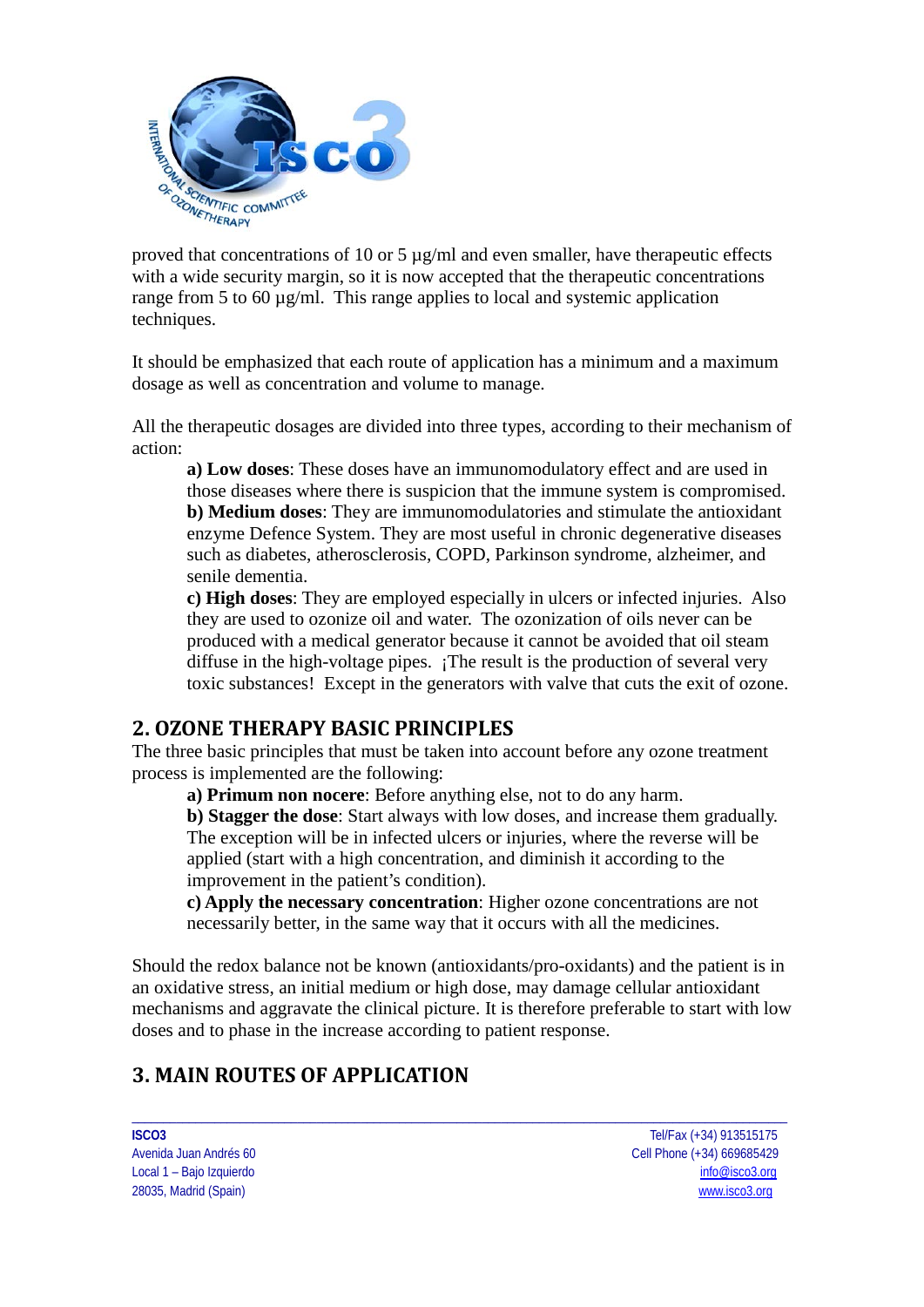

Medical ozone can be applied locally or parenterally. The various routes of application of ozone can be used alone or combined, in order to attain a synergistic effect.

# **3.1 RECOMMENDED ROUTES OF APPLICATION**

The routes of application described below are safe and proven because they are the result of many years of experience and research.

We welcome the therapeutic range indicated by the guidelines of the Russian Ozone Therapy Association, published in its "Handbook of Ozone Therapy" (2008); the "Guidelines for the Use of Medical Ozone" published by the German Medical Society for the Use of Ozone in Prevention (2009); the guidelines published by the Ozone Research Centre, scientific unit of the Cuban National Centre for Scientific Research, in its book "Ozone Basics Aspects and Clinical Applications" (2008); and the significant contribution from Dr. Velio Bocci in "Has Oxygen-Ozone Therapy a Future in Medicine? (Rev. 2010) and sent by the author to this "International Meeting."

\_\_\_\_\_\_\_\_\_\_\_\_\_\_\_\_\_\_\_\_\_\_\_\_\_\_\_\_\_\_\_\_\_\_\_\_\_\_\_\_\_\_\_\_\_\_\_\_\_\_\_\_\_\_\_\_\_\_\_\_\_\_\_\_\_\_\_\_\_\_\_\_\_\_\_\_\_\_\_\_\_\_\_\_\_\_\_\_\_\_\_\_\_\_\_\_\_\_\_\_\_\_\_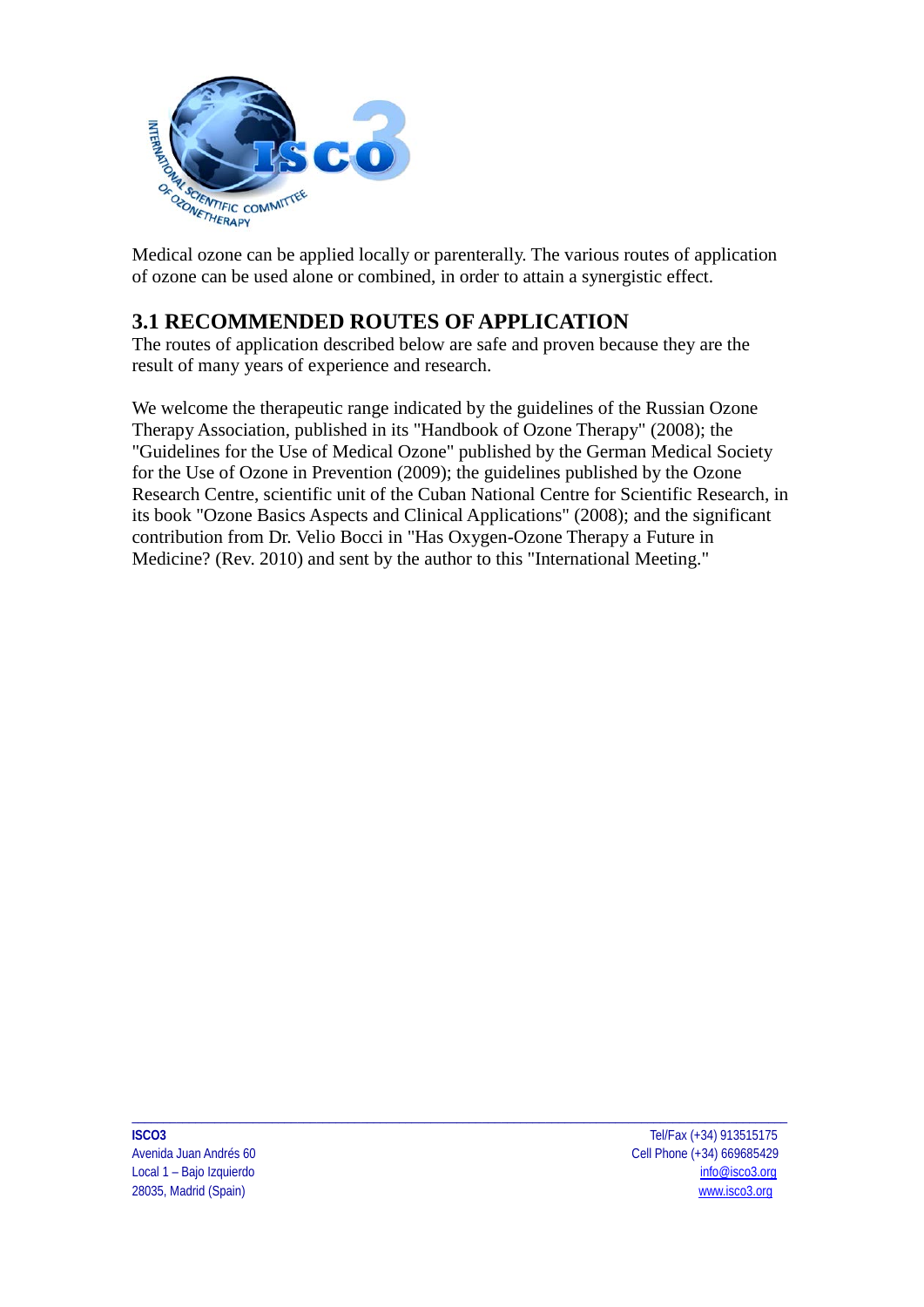

| Routes of   | LOW              | LOW      | LOW           |
|-------------|------------------|----------|---------------|
| application |                  |          |               |
|             | Conc. $\mu$ g/ml | Vol. ml. | Doses $\mu$ g |
| $RI*$       | 10               | 100      | 1000          |
|             | 20               |          | 2000          |
| $MAHT**$    | 10               | 50       | 500           |
|             | 20               | 100      | 2000          |
| MiAHT***    |                  | 5        | 25            |
|             | 10               |          | 50            |

| Application | <b>MEDIUM</b>    | <b>MEDIUM</b> | <b>MEDIUM</b> |
|-------------|------------------|---------------|---------------|
| Routes      |                  |               |               |
|             | Conc. $\mu$ g/ml | Vol. ml.      | Doses $\mu$ g |
| $RI*$       | 20               | 100           | 2000          |
|             | 30               | 150           | 4500          |
| MAHT**      | 20               | 50            | 1000          |
|             | 30               | 100           | 3000          |
| $MiAHT***$  | 10               | 5             | 50            |
|             | 20               |               | 100           |

| Application | <b>HIGH</b>               | <b>HIGH</b> | <b>HIGH</b>   |
|-------------|---------------------------|-------------|---------------|
| Routes      |                           |             |               |
|             | Conc. $\mu$ g/ml          | Vol. ml.    | Doses $\mu$ g |
| $RI^*$      | 30                        | 150         | 4500          |
|             | $60^{*^a}$                | $30 - 50$   | 18000-3000    |
|             |                           |             |               |
| MAHT**      | $35$<br>60** <sup>b</sup> | 50          | 1500          |
|             |                           | 100         | 6000          |
| MiAHT***    | 10                        | 5           | 50            |
|             | 20                        |             | 100           |

\_\_\_\_\_\_\_\_\_\_\_\_\_\_\_\_\_\_\_\_\_\_\_\_\_\_\_\_\_\_\_\_\_\_\_\_\_\_\_\_\_\_\_\_\_\_\_\_\_\_\_\_\_\_\_\_\_\_\_\_\_\_\_\_\_\_\_\_\_\_\_\_\_\_\_\_\_\_\_\_\_\_\_\_\_\_\_\_\_\_\_\_\_\_\_\_\_\_\_\_\_\_\_ Local 1 – Bajo Izquierdo

**ISCO3** Tel/Fax (+34) 913515175 Cell Phone  $(+34)$  669685429<br>info@isco3.org 28035, Madrid (Spain) [www.isco3.org](http://www.isco3.org/)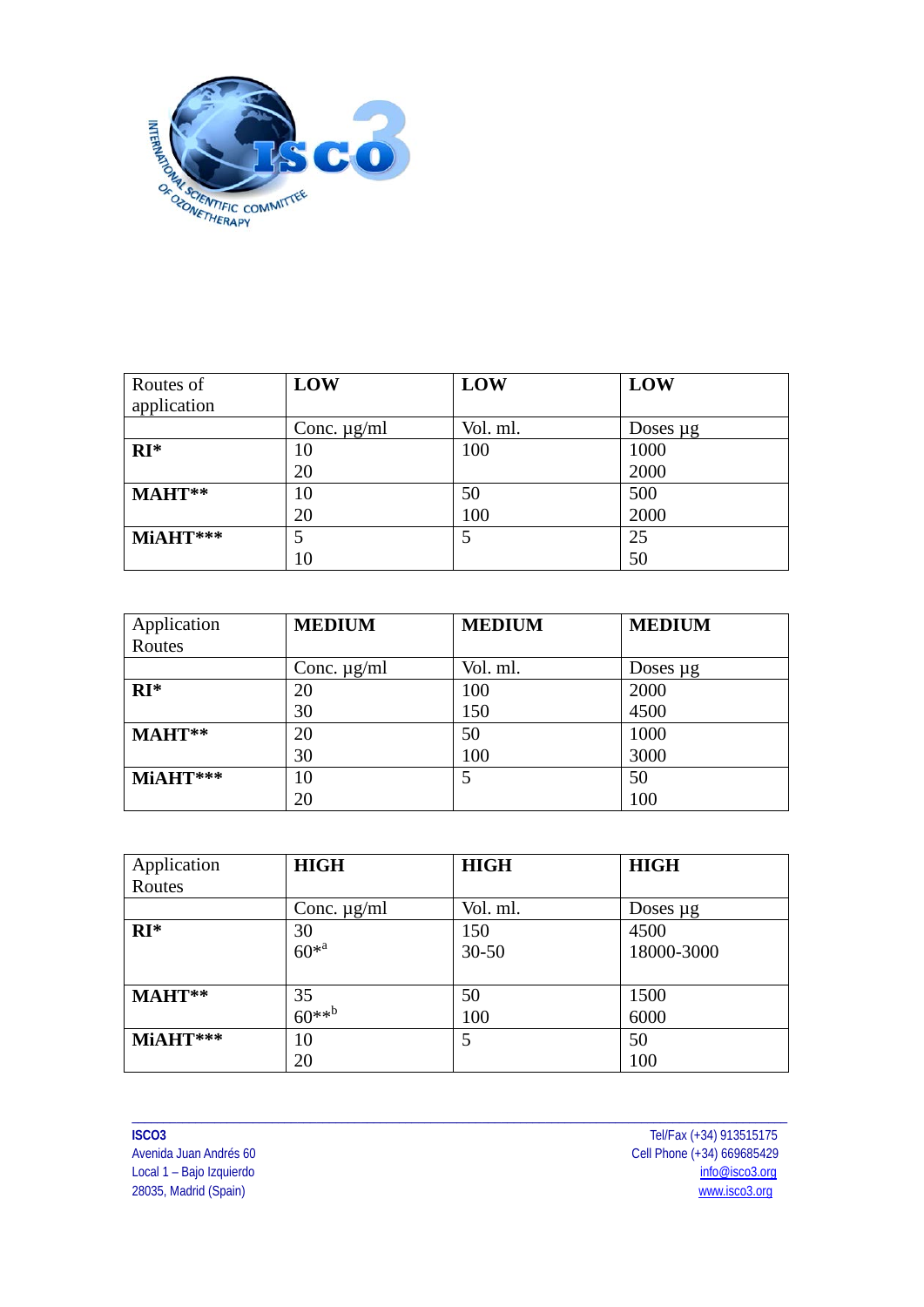

#### **\* RI: Rectal insufflation.**

Bear in mind that major concentrations of  $40 \mu g/ml$  can hurt the enterocite.

\*<sup>a</sup> Exceptionally, in case of acute bleeding, begin with a high concentration (60  $\mu$ g/ml / ml and 50 ml Vol.) Once the bleeding diminishes, reduce concentration.

\***\* MAHY:** Major Autohemotherapy

**\*\*\* MiAHT:** Minor Autohemotherapy

\*\*<sup>b</sup> Although in general is preferred to employ concentrations around 40  $\mu$ g/ml, in some cases it could be assessed the employment of until  $60 \mu g/ml$  which has proved to be safe and with greater capacity of induction of citoquines.

#### **3.1.1 Major Autohemotherapy (MAHT)**

The rank of volumes to use varies between 50 ml and 100 ml. Blood volumes greater than 200 ml must be avoided to prevent any risk of hemodynamic disturbances, especially in elderly or unbalanced patients. The perfusion set to be used must be certified and never should be made of PVC or other materials that react to ozone.

Ozone concentrations of 80 μg/ml and above, should also be avoided because of the increased risk of haemolysis, reduction of 2, 3 DPG and a consequent inability of activating immunocompetent cells.

The number of treatment sessions and the ozone dosage administered will depend on the patient's general condition, age and main disease. As a general rule, every five sessions the dose of ozone is increased and it is given in cycles that vary between 15 and 20 sessions. From the clinical point of view the patient's improvement occurs between the fifth and tenth session, and it is considered that after the twelfth session the antioxidant defense mechanisms are already activated. The treatment is given in a cycle that is administered daily, from Monday to Friday and also could be administered two to three times a week.

#### **3.1.2 Intramuscular, paravertebral and intrarticular injection 3.1.2.1 Paravertebral**

The infiltration is made 2 cm lateral from the spine/column. The distribution of the needles is always bilateral, lateral or 2 cm. above and 2 cm below the hernia.

A depth from 2 to 4 cm should be considered when taking into account the patient's constitution and/or the area to be treated (smaller in thin patients and in dorsal region and greater in obese patients and lumbar region).

The treatment is done twice a week for the first two weeks and once clinical improvement is achieved, the treatments are spaced to once a week for four to six weeks and then one session every 15 days until one cycle of 20 sessions is completed, these

\_\_\_\_\_\_\_\_\_\_\_\_\_\_\_\_\_\_\_\_\_\_\_\_\_\_\_\_\_\_\_\_\_\_\_\_\_\_\_\_\_\_\_\_\_\_\_\_\_\_\_\_\_\_\_\_\_\_\_\_\_\_\_\_\_\_\_\_\_\_\_\_\_\_\_\_\_\_\_\_\_\_\_\_\_\_\_\_\_\_\_\_\_\_\_\_\_\_\_\_\_\_\_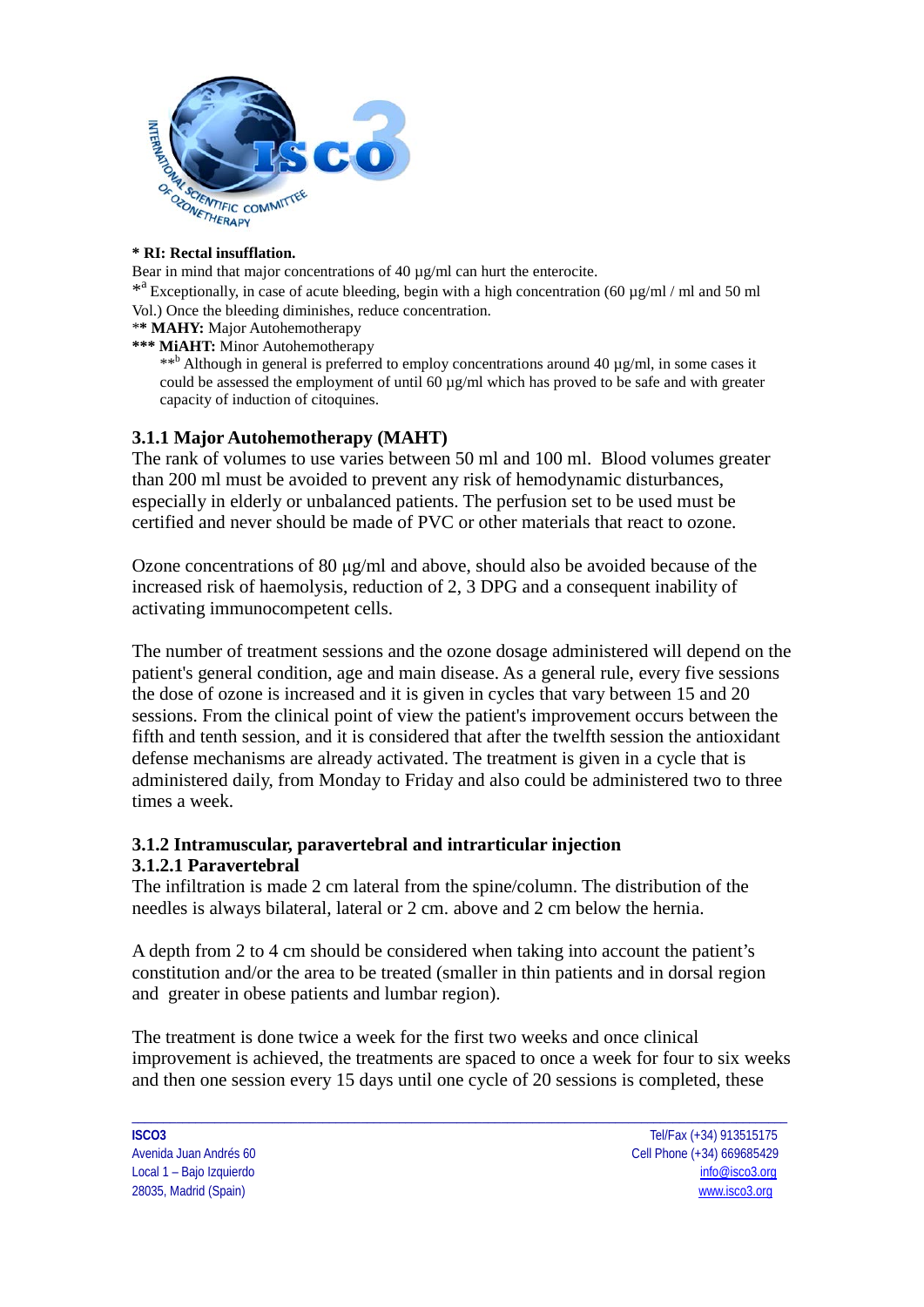

can be shortened once the symptoms have disappeared. The recommended needle sizes for this procedure is 25 to 30 G x  $1\frac{1}{2}$ . In some cases and with expert hands, longer needles may be used.

It is important that the physician examines adequately the muscles within the lumbo sacra region and the sacro iliac articulations to detect inflammation at this level or "trigger points" in that zone, above all in patients with discartrosis that do not respond adequately to the paravertebral infiltrations. If these points are detected they must be infiltrated.

Concentration [µg/ml] 10-20 Volume / ml 5-10 Dose / µg 50-400

### **3.1.2.2 Hernias**

**Cervical hernias**  Concentration of 10 and 20  $\mu$ g/ml, a volume of 5 ml is given. **Dorsal Hernias** Concentration of 10-20  $\mu$ g/ml, a volume of 5 ml is given. **Lumbar Hernias** Concentration of 10-20 µg/ml, a volume of 5-10 ml is given.

### **3.1.2.3 Intraarticular treatment**

Concentration: 5-10-20 µg/ml Volume in function of the articulation size: Fingers: 1-2 ml Rest: 5 - 20 ml

### **3.1.2.4 Intradiscal Treatment**

In general only one intradiscal infiltration should be performed, although it could be repeated within 2 - 4 weeks, under mobile radiologic arch or fluoroscopic control or CT. The patient has to be under sedation (no general anaesthesia) and with an antibiotic prophylactic therapy the same day of the procedure.

For lumbar discolisis a 5-10 ug/ml mixture of oxygen - ozone at a concentration of 25- 30 ug/ml is used. For cervical discolosis 5 ml with the same concentration. The discolisis with ozone, although is effective after only one treatment, it requires specific infrastructure (for radiological control), anaesthetist and experienced personnel in the execution of the technique. Despite the fact that the paravertreval technique requires more sessions, it is equally effective and has a minimum level of risk.

\_\_\_\_\_\_\_\_\_\_\_\_\_\_\_\_\_\_\_\_\_\_\_\_\_\_\_\_\_\_\_\_\_\_\_\_\_\_\_\_\_\_\_\_\_\_\_\_\_\_\_\_\_\_\_\_\_\_\_\_\_\_\_\_\_\_\_\_\_\_\_\_\_\_\_\_\_\_\_\_\_\_\_\_\_\_\_\_\_\_\_\_\_\_\_\_\_\_\_\_\_\_\_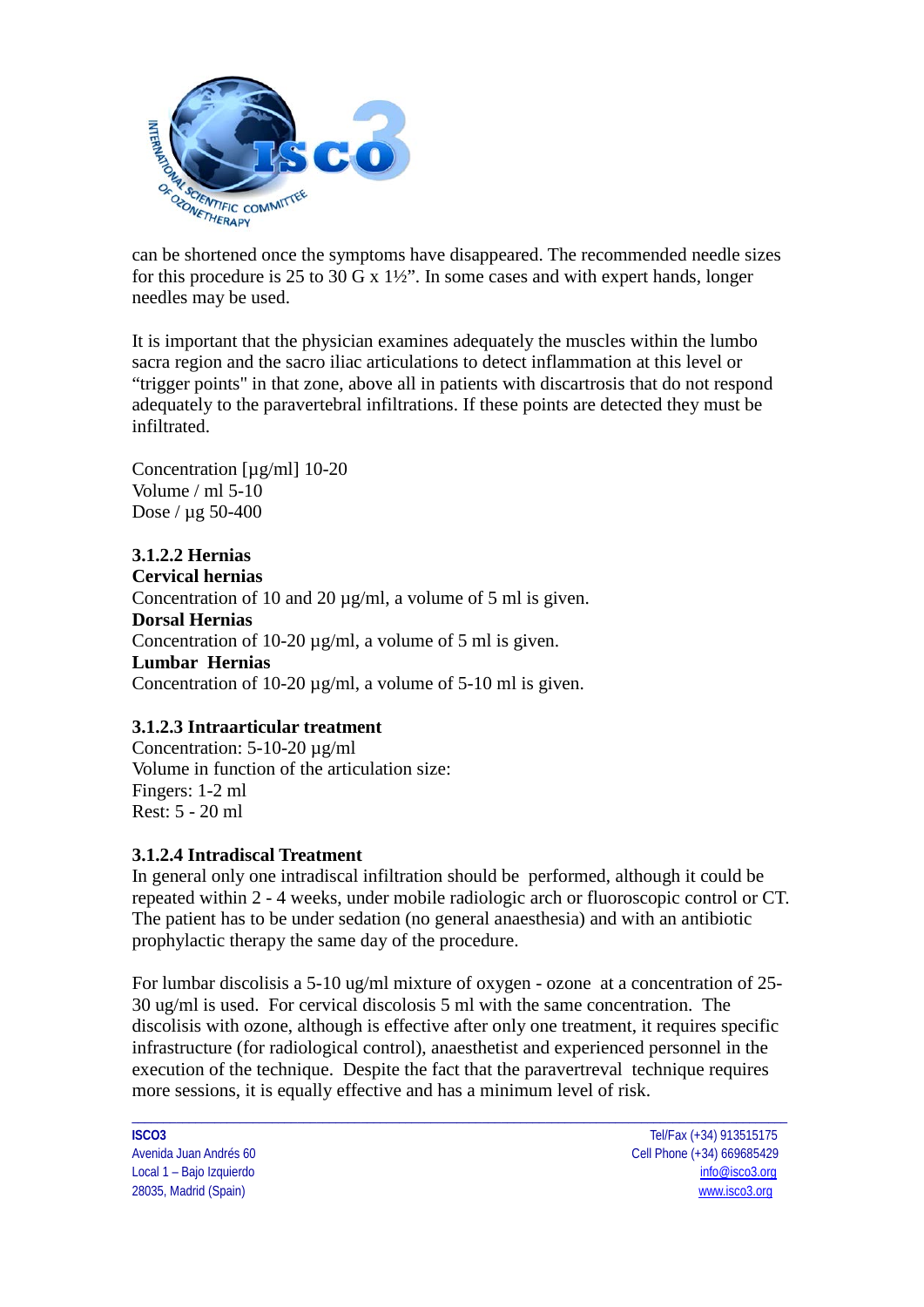

## **3.1.2.5 Peridural treatment (translaminal)**

An infiltration is performed in the peridural space, twice weekly previous identification of the peridural space. It uses a mixture of oxygen-ozone in a volume of 5 ml at a concentration of 20 ug/ml.

The translaminal peridural method or through the sacred hiatus route is an alternative to consider in the treatment of hernial disc with ozone therapy, despite being an indirect method in relation to the intradiscal method because:

- With this method, neither the operator is exposed to the risk of undergoing radiation nor the patient.
- Upon deposit of the gas in the peridural space at the level of the conflict zone disco-radicular, the same acts over both the disk and the damaged root.
- It is easy to perform, causing no neurological damage and incorporating the patient to his/her normal life soon.
- It requires few material resources and equipment which makes it a less expensive and effective method.
- It requires fewer sessions compared to the paravertebral method as an indirect method.
- It is very useful in the presence of multiple disc hernias.
- The success rate frequency is above 70%.
- It requires a minimum time to recover.
- It can be performed in patients with major associated diseases.

In any case, the three commented techniques require of strict asepsis and sterility measures and of an inform written consent.

### **3.1.3 Ozone Bag**

Concentrations of 60 - 40 - 30 - 20 µg/ml, are used for periods of 20 to 30 minutes, depending on the stage and evolution of the lesion. It can use 60-70 µg/ml only in purulent infections. Once the infection is controlled and the healthy granulation tissue appears, the procedure is to reduce the concentration and to space the sessions in order to support the healing.

### **3.1.4 Subcutaneous application**

The concentration of ozone used is 5 to 10  $\mu$ g/ml in very small volumes of gas (1-2 ml) with a 30 G needle.

It is also efficient in the treatment of neuropathic pain. Can also be used for cosmetic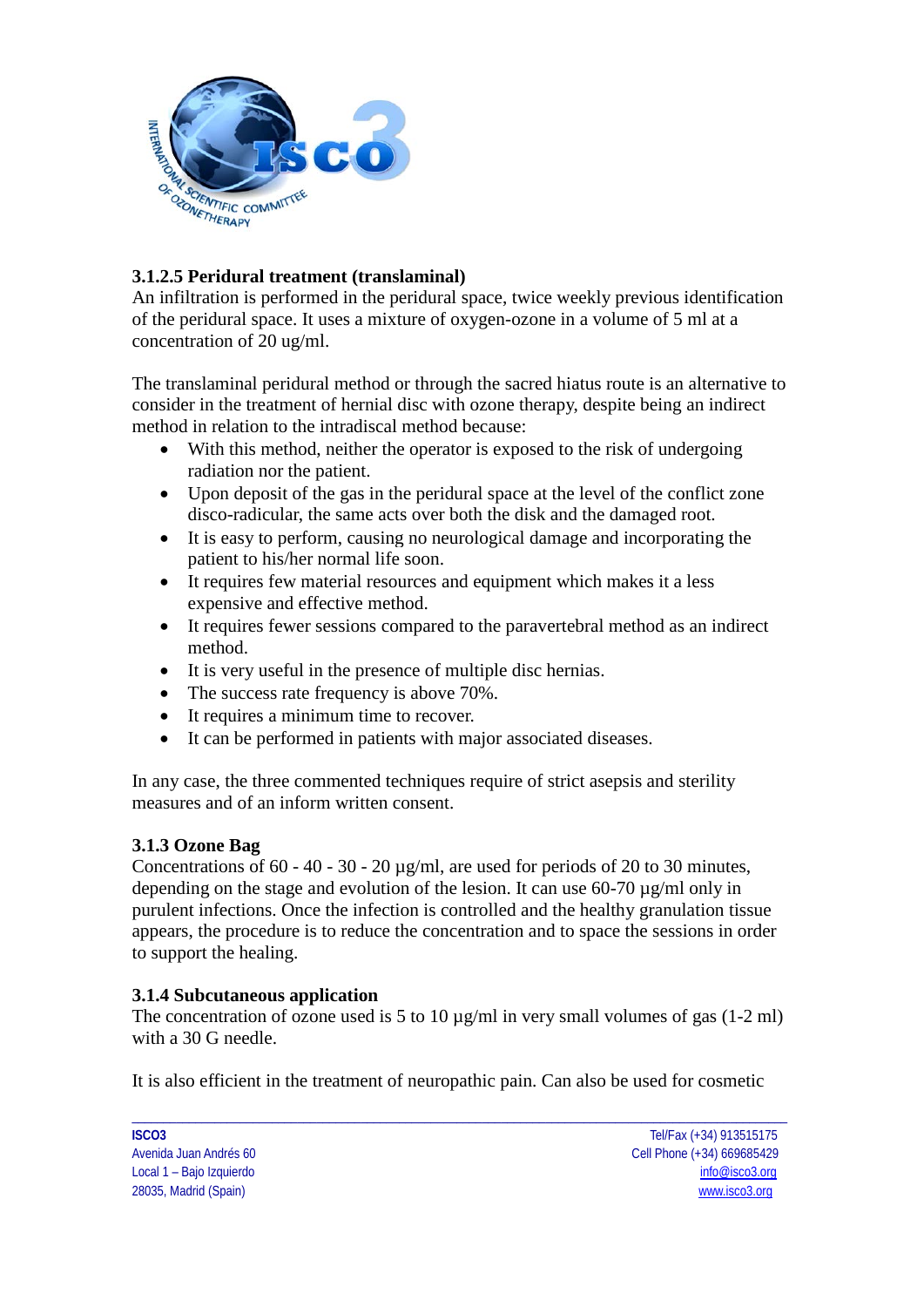

purposes in cellulite, never using a volume larger than 100 ml per session.

### **3.1.5 Ozone Bell or Ventosa**

Using concentrations ranging from 15 to 60  $\mu$ g/ml, with a variation in the duration of the treatment between 15 to 20 minutes.

#### **3.1.6 Insufflation in fistulas**

Always the practitioner must be sure first that not communication with the respiratory tract exists. It is important to keep in mind the possible gas build-up in a closed cavity, blocked or cystic to avoid dangerous or painful increases in pressure, for example in cutaneous, perianales and surgical fistulas.

### **3.1.7** *[Ophthalmologic](http://en.wikipedia.org/w/index.php?title=Special:Search&search=Ophthalmologic&fulltext=Search&ns0=1&redirs=1)*

In ophthalmological cases (queratitis, corneal ulcers, conjunctivitis and ocular burns), a special glass attachment adapted to the contour of the eye is used. Anesthetic eye drops are applied previously and a concentration of ozone between 20 and 30 µg/ml during 5 mn. Two to three applications per week can be made combined with subconjunctival application of ozone, at a concentration of 35 µg/ml with a volume of 1-2 ml.

#### **3.1.8 Vaginal Insufflation**

Ozone concentrations of 20-40 µg/ml and a volume between 1000-2000 ml at a continuous flow rate of 0,1 to 0,2 l/min for 10 min. are used. A vaginal wash with ozonized water must be carried out previously. For this application an ozone destructor device is required.

#### **3.1.9 Insufflation vesicourethral**

Insufflate between 50 and 100 ml of ozone into the bladder or urethra, according to the case to be treated. The recommended concentrations are from 10-15-20 and 25 µg/ml (increasing them progressively). The treatment could be combined with a pre-irrigation procedure with ozonized water.

#### **3.1.10 Otic route**

The external ear is moistened and then it is insufflated using a syringe or a special headset with an ozone destructor device. Check that the eardrum is intact. Concentrations between 20-30 µg/ml during 5 mn are used.

#### **3.1.11 Intratonsilar route**

It is a secure route in patients older than 12 years old, with the condition that they can actively cooperate when they are asked to hold their breath (apnea) meanwhile the medical ozone injection is applied. Concentrations of 15-20 µg/ml with a volume of 2.5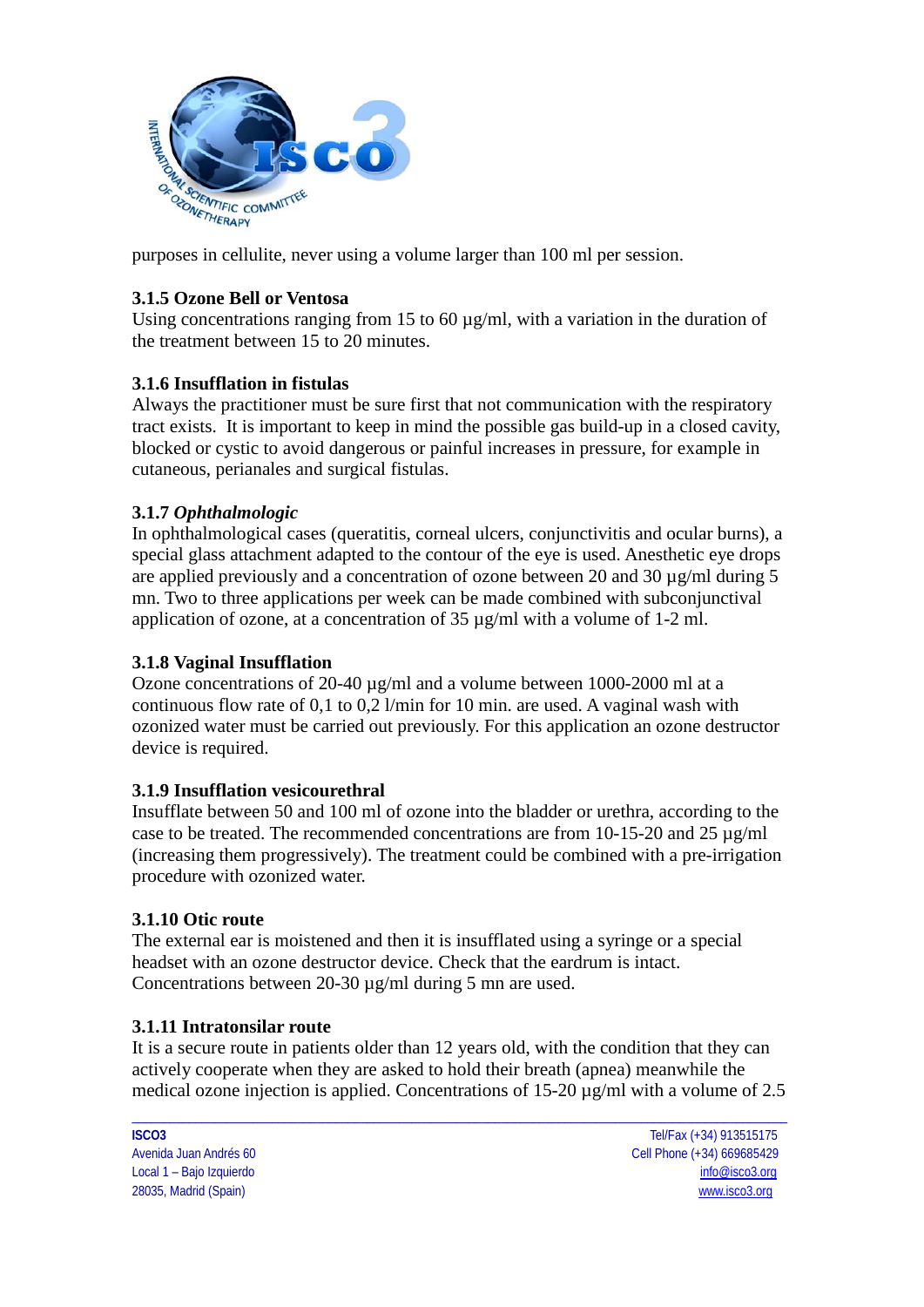

ml per point to infiltrate at the anterior and rear pillar of both tonsils are used. Four to five sessions are required.

### **3.1.12 Ozone micro doses in trigger points and acupuncture**

As a general rule the trigger points are located in the muscles and often deeply, so the application has to be intramuscular and the volume can be between 5-10 ml depending on the anatomical place, and, the concentration between 10 and 20 mcg/ml.

For acupuncture points or reflexology areas the application is intradermal and fluctuates between 0.1 to 0.3 ml and up to 1 ml (maximum) of the gas mixture of  $O_2O_3$  with concentrations below 30 µg/ml.

#### **3.1.13 Topical application of water, oil and ozonized creams**

It is applied on wounds, ulcers and several infected lesions at different concentrations**:** high, medium, and low, depending on what it is intended to achieve (to disinfect, to regenerate) and of the type of tissue where it will be applied.

#### **3.1.14 Ozonized Saline Solution**

The rank of concentrations of ozone used in the phase of gas (from the ozone equipment) is of 500 mcg/l to 5000 mcg/l.

The ozonization is carried out with very low ozone concentrations which are calculated according to the weight of the patient. The formula used is 25 mcg by 1 kg of patient's weight. For example: if the patient weighs 80 kg, it is multiplied as follows: 80 x  $25 =$ 2000 mcg (2 mcg/ml or 2 mg/l).

This figure corresponds to the concentration generated by the equipment, which is very low and it does not reach the 2,0 mcg/ml. Under this method concentrations generated by the ozone equipment above 3,000 mcg/l are never used.

The procedure consists of:

- To bubble 200 ml of saline solution at 0,9% during 10 mn, time necessary to obtain an adequate saturation of the solution that goes from  $20 \mu g/ml$  until  $200$ µg/ml of concentration.
- To initiate then the transfusion of the solution by drip to the patient during 25-30 mn, keeping a constant bubbling of ozone in the bottle, to maintain its concentration in the solution.
- To cut the bubbling and the transfusion at the 150 ml, leaving in the bottle 50 ml of solution as safety margin.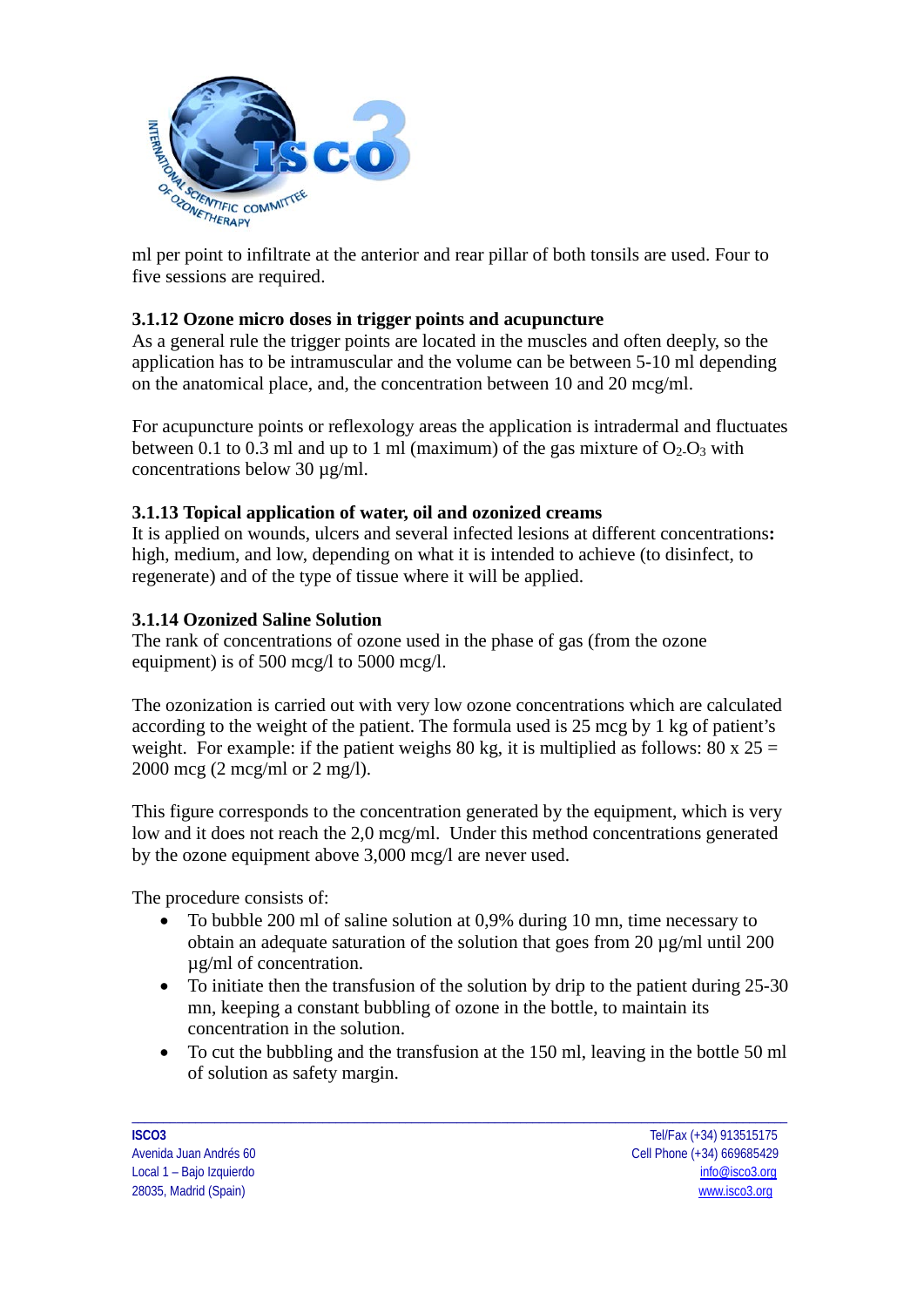

• Nowadays, an ozone equipment that maintains the ozone concentration in the solution without needing to maintain the bubbling during the transfusion is available.

### **3.1.15 Pediatrics dosages through rectal insufflation**

Systemic application via, only by via rectal.

- The concentrations to be used depend on the grade of the oxidative stress of the patient and the pathology to be treated.
- The volume to be administered depends on the age of the patient.
- To perform the rectal insufflation a catheter is introduced 1-2 cm inside the anal sphincter.

### **3.1.15.1 Dosages for patients with an initial value of oxidative stress graded "0" or "1" (Light one)**

| Weeks of  | Concentration $O_3$ |
|-----------|---------------------|
| treatment | $(\mu g/ml)$        |
| First     | 20                  |
| Second    | 25                  |
| Third     | 30                  |
| Fourth    | 35                  |

**3.1.15.2 Dosages for patients with an initial value of oxidative stress graded "2" or "3" (Moderated)**

| Weeks of  | Concentration $O_3$ |
|-----------|---------------------|
| treatment | $(\mu g/ml)$        |
| First     | 15                  |
| Second    | 20                  |
| Third     | 25                  |
| Fourth    | 30                  |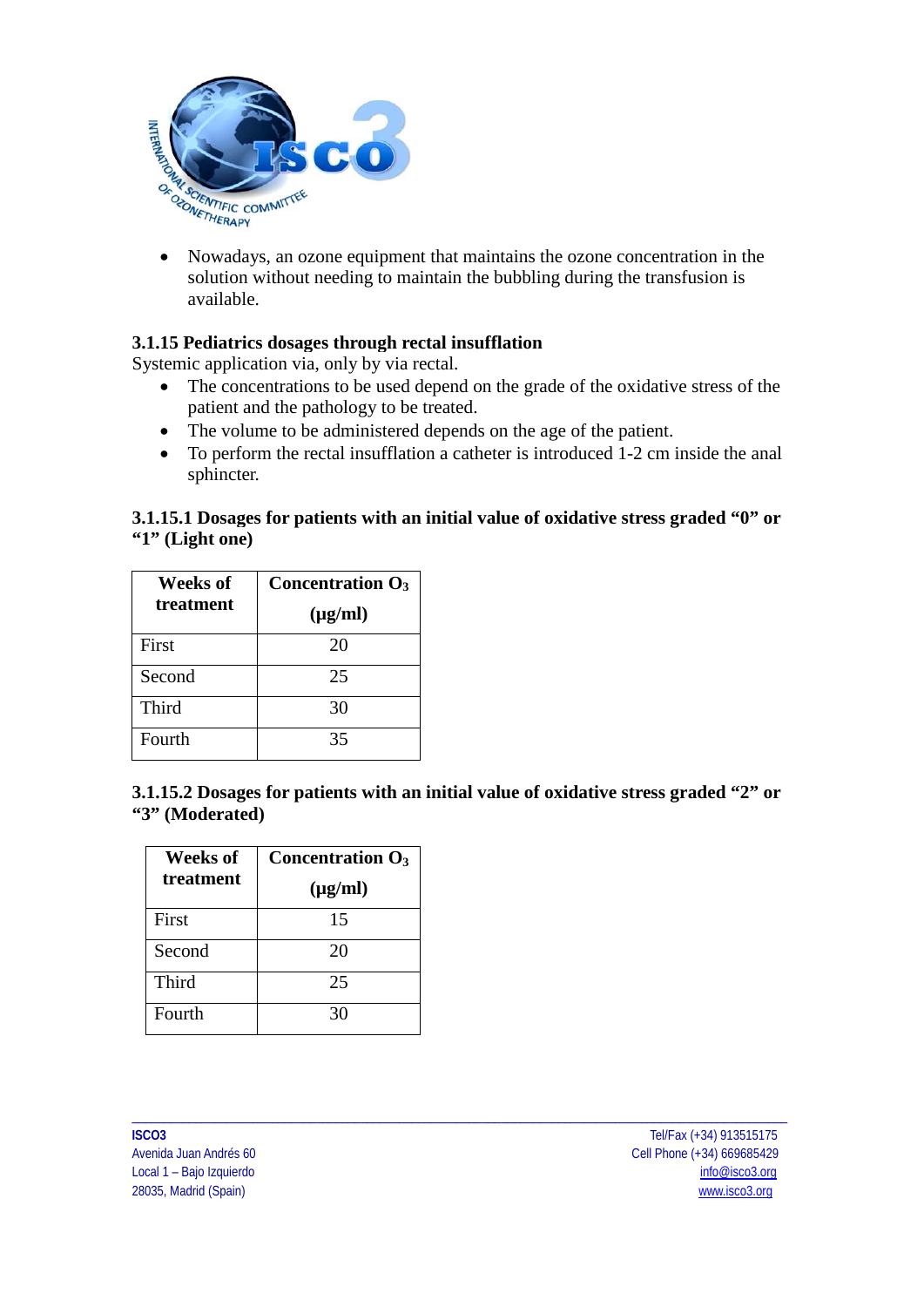

**3.1.15.3 Dosages for patients with an initial value of oxidative stress graded "4" (Severe)**

| Weeks of  | Concentration $O_3$ |
|-----------|---------------------|
| treatment | $(\mu g/ml)$        |
| First     | 10                  |
| Second    | 15                  |
| Third     | 20                  |
| Fourth    | 25                  |

### **3.1.15.4 Volumes to be administered according to patient's age**

| Age of the patient | <b>Volumes to be</b> |
|--------------------|----------------------|
|                    | administered         |
| 28 days-11 months  | $15-20$ cc           |
| $1 - 3$ years      | 20-35 cc             |
| $3-10$ years       | 40-75 $cc$           |
| $11-15$ years      | $75-120 \text{ cc}$  |

The dosage changes every five sessions. Cycles of 15-20 sessions are indicated every three months during the first year. Later the patient will be evaluated to determine frequency of the cycles for the second year.

\_\_\_\_\_\_\_\_\_\_\_\_\_\_\_\_\_\_\_\_\_\_\_\_\_\_\_\_\_\_\_\_\_\_\_\_\_\_\_\_\_\_\_\_\_\_\_\_\_\_\_\_\_\_\_\_\_\_\_\_\_\_\_\_\_\_\_\_\_\_\_\_\_\_\_\_\_\_\_\_\_\_\_\_\_\_\_\_\_\_\_\_\_\_\_\_\_\_\_\_\_\_\_

### **3.1.16 Ranges of diseases for rectal insufflation and major autohemotherapy applications**

### **3.1.16.1 LOW RANGE**

- Biological regeneration
- Gout
- Fibromyalgia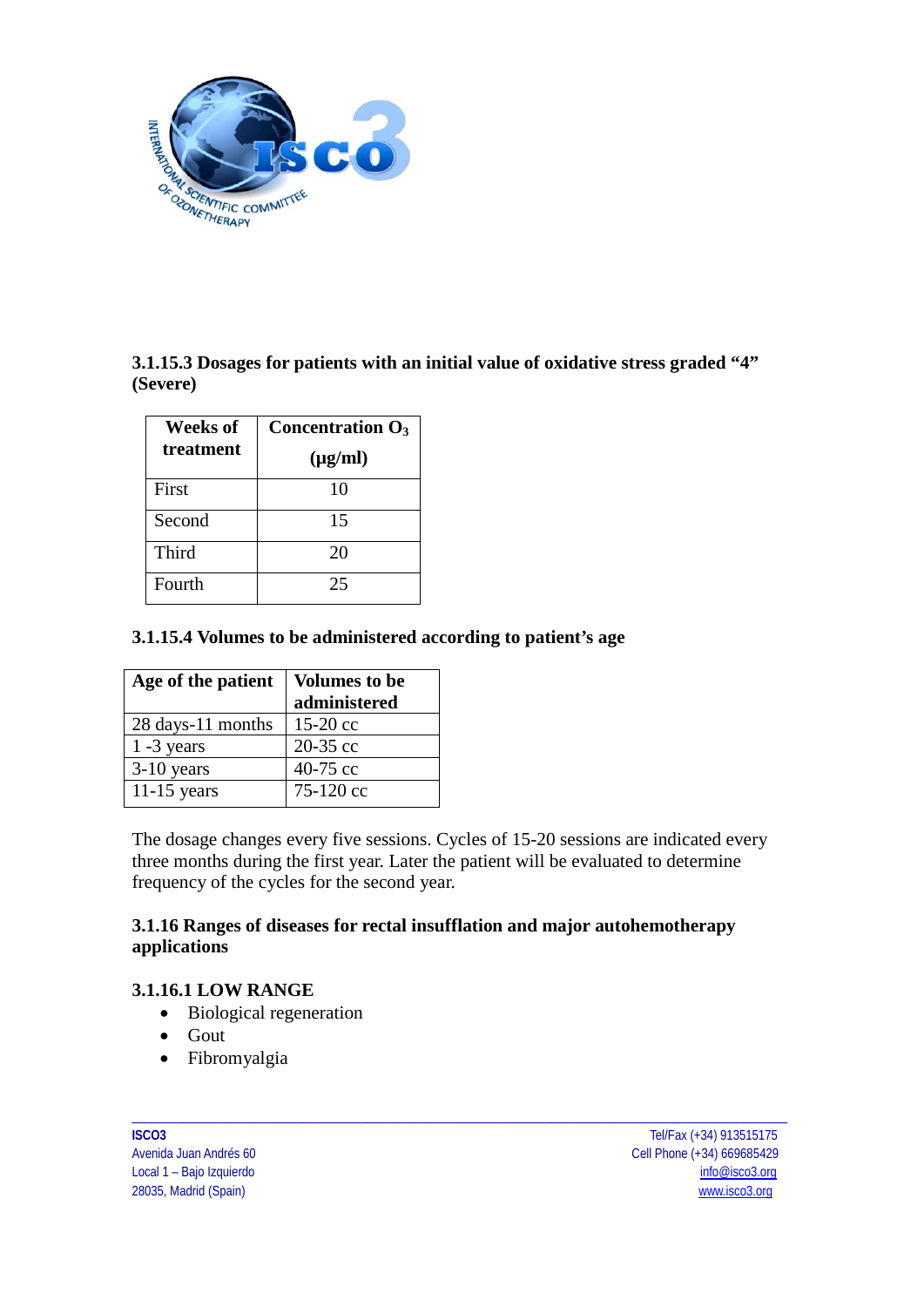

## **3.1.16.2 LOW-MIDDLE RANGE**

- Chronic kidney failure
- Cancer
- Nephropathies

## **3.1.16.3 MIDDLE RANGE**

- Neurovegetatives illnesses: Alzheimer, parkinson, dementia syndromes.
- Pulmonary illnesses: Emphysema, COPED, acute respiratory distress syndrome.
- Ophthalmological illnesses: Retinosis pigmentarias, cataract, glaucoma, macular degeneration related to age.
- Hematology illnesses: Thalassaemia B, scklemia. Vascular Illnesses: HTN, venous insufficiency, peripheral arterial illness, CVA, cardiacs *[ischemia,](http://en.wikipedia.org/w/index.php?title=Special:Search&search=ischemia&ns0=1&redirs=0)* veined stasis.

## **3.1.16.4 MIDDLE-HIGH RANGE**

- Viral Illnesses: Herpes simple, herpes zoster, AIDS, hepatitis A, B, C, papilloma human virus.
- Diabetes
- Cerebral palsy
- Dermatological illnesses
- Orthopedic illnesses
- Giardiasis
- Candidiasis and cryptosporidiosis.
- Allergic illnesses
- Chronic fatigue syndrome
- Lupus E*[rythematosus](http://en.wikipedia.org/w/index.php?title=Special:Search&search=%E2%80%A2%09Lupus+Erythematosus+Systemic&ns0=1&redirs=0)* S*ystemic*
- Rheumatoid arthritis
- Crohn's illness
- Intestine inflammatory illnesses
- HIV/AIDS
- Multiple sclerosis

## **3.2 APPLICATION ROUTES NOT RECOMMENDED FOR NOT BEING SAFE**

### **3.2.1 Direct intravenous injection of ozone**

Its application is strongly discouraged due to the risk of air embolism which can occur even in the case of using an slow infusion pump and volumes of 20 ml. The complications of stroke range from a simple axillary bubbling sensation, then cough, a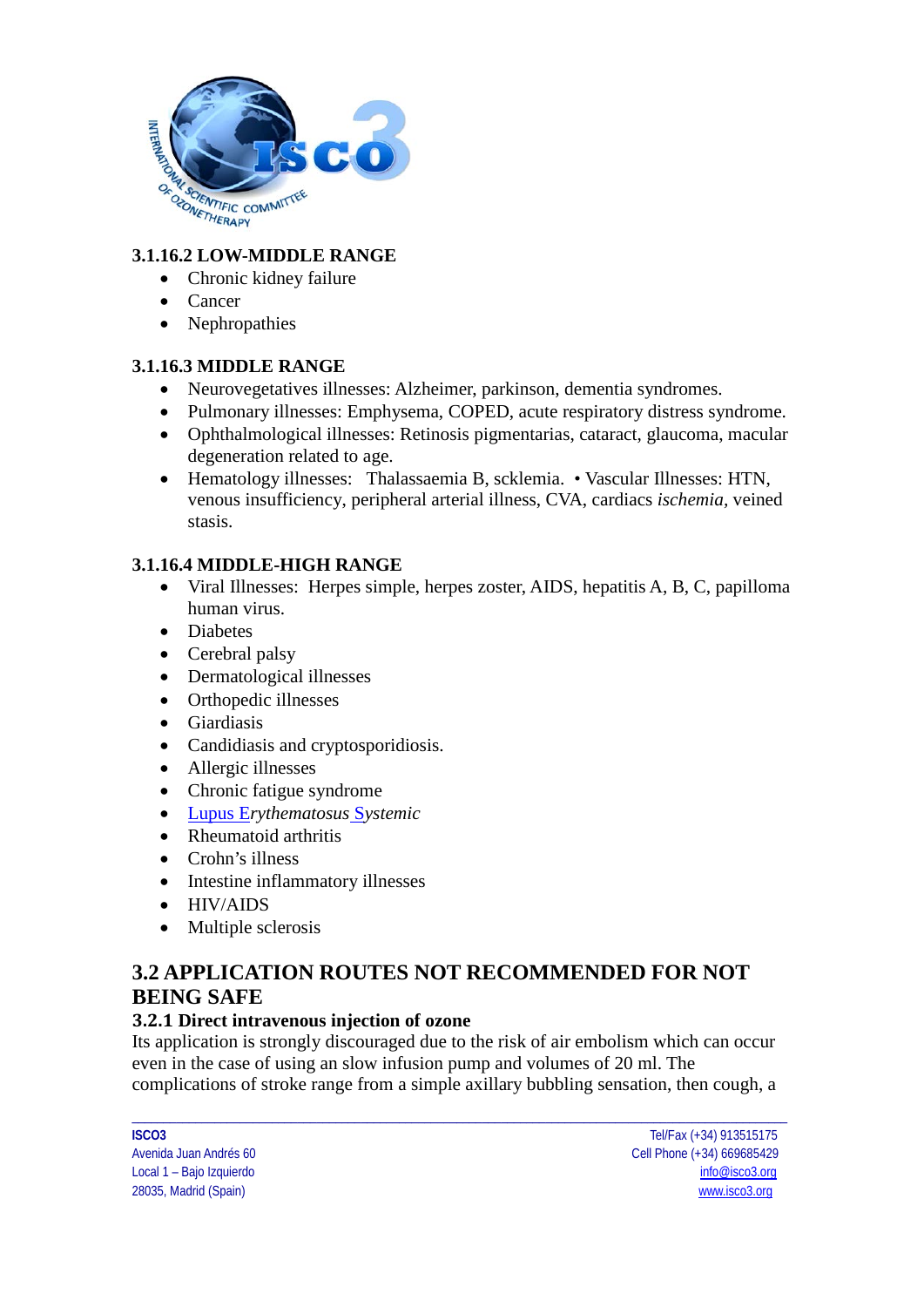

feeling of retrosternal weight, dizziness, to changes in vision (ambioplia), hypotensive crisis, with signs of cerebral ischemia (paresis of the members) and death.

Furthermore, there is no justification to put the patient and the therapy at risk when there are methods that are safe, have been tested and are effective such as the major autohemotherapy, minor autohemotherapy and rectal insufflation.

### **3.2.2 Vitamins and ozone**

During the treatment with ozone is necessary to suspend all the antioxidant supplements that contain vitamin C and vitamin E. The presence of these compounds in high concentrations in the blood, interferes with the ozone's action as an oxidant agent and therefore the good course of the therapy. It is important to communicate to the patient that s/he must not consume excessive quantities of foods very rich in these vitamins. In consequence, the vitamins or antioxidants should be given before or after the ozone therapy but never during the treatment.

# **3.3 APPLICATION ROUTE ON ANIMAL EXPERIMENTATION PHASE**

#### **Intraperitoneal**

This route is still in the scientific experimental phase in animals, to which various tumor cell lines have been implanted, having found that ozone is more cytotoxic to tumor cells than many of the cytostatics used, without causing the adverse effects of the chemotherapy. The research into this matter is being undertaken by the Veterinary Services and Laboratory Animal Medicine of the Philipps-University of Marburg (Germany) by Medical Veterinarian Professor Siegfried Schulz.

It is exhorted that investigations in animals continue to be carried out.

Experimental studies for the treatment of cancer in human beings have not yielded convincing data so far.

In human beings has been used for peritonitis´ treatment applying a peritoneal wash with ozonized water using 200 to 300 ml in volume with a concentration between 10 and 20 µg/ml, through a silicone catheter fixed into the cavity.

## **3.4 APPLICATION ROUTE PROHIBITTED**

#### **Inhalation route**

The inhalatory route is absolutely prohibited because of being highly toxic. The anatomical and biochemical characteristics of the lung make it extremely sensitive to

\_\_\_\_\_\_\_\_\_\_\_\_\_\_\_\_\_\_\_\_\_\_\_\_\_\_\_\_\_\_\_\_\_\_\_\_\_\_\_\_\_\_\_\_\_\_\_\_\_\_\_\_\_\_\_\_\_\_\_\_\_\_\_\_\_\_\_\_\_\_\_\_\_\_\_\_\_\_\_\_\_\_\_\_\_\_\_\_\_\_\_\_\_\_\_\_\_\_\_\_\_\_\_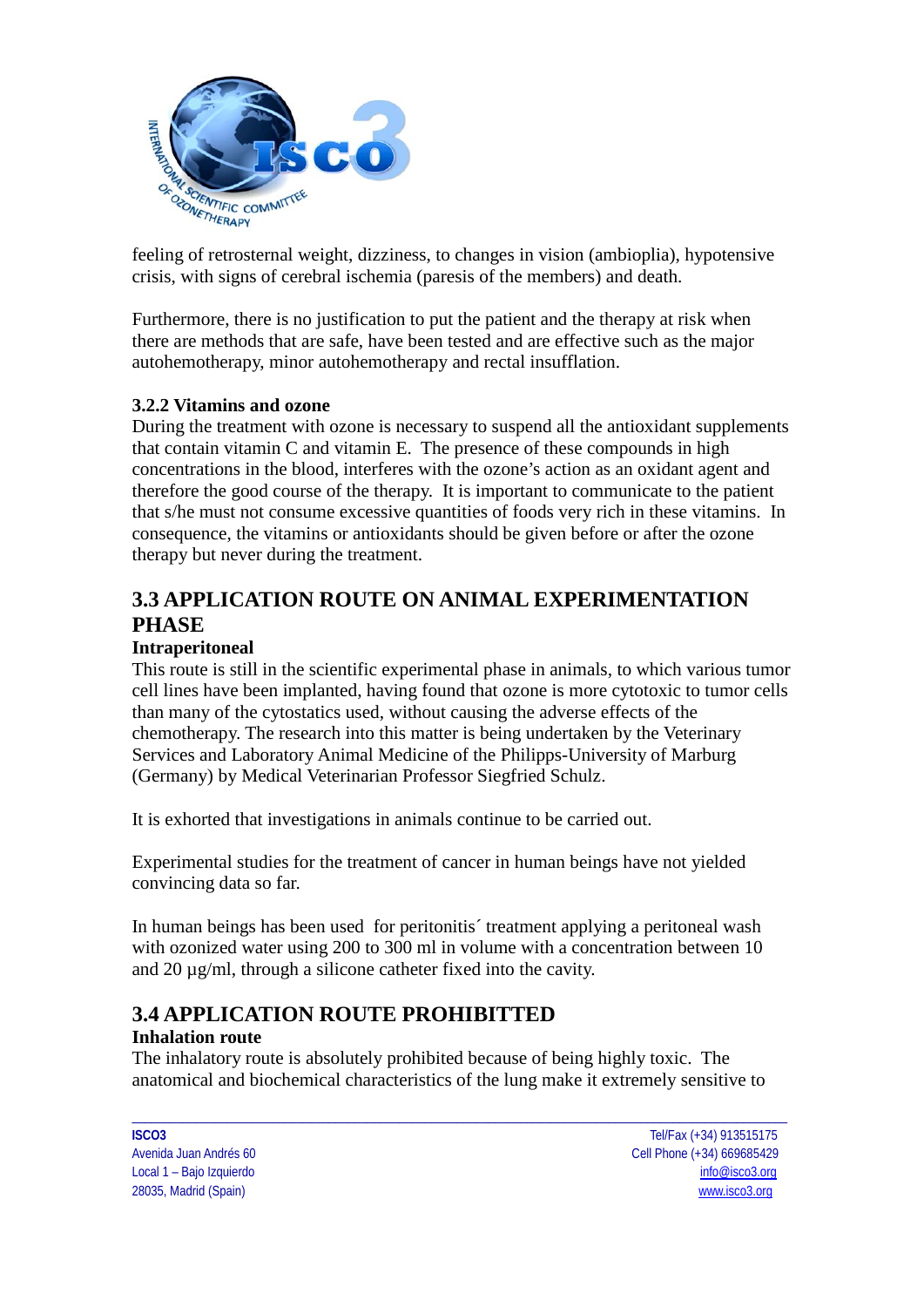

oxidative damage by ozone.

# **3.5 APPLICATION ROUTE THAT HAS NOT RECEIVED TOTAL CONSENSUS**

## **Ozonized Saline Solution**

The Ukrainian and Russian schools utilize it as another form of systemic application of the ozone and its practice is well extended in those two countries. Its efficiency is testified by the results of the scientific research submitted at the eight Practical Scientific Conferences that have taken place in Russia from 1992 to 2009.

Nevertheless this methodology still has not found the consensus between some schools and it is left to the criteria of the doctors whether or not to use this method.

## **3.6 ESSENTIAL REQUIREMENTS**

The described routes of application require of technically qualified personnel to carry out any procedure, as well as a written informed consent, followed by strict measures of asepsis and sterility.

As with any another medical practice, all the material used in ozone therapy that be in contact with patient's tissue or fluids must be either disposable after only one use, or be sterilized (ex. surgical equipment), and before the administration of the ozone must pass an antimicrobial sterile filter  $<$ of 20  $\mu$ m.

# **4. PATHOLOGIES MORE APPROPRIATE TO BE TREATED WITH OZONE THERAPY**

The diseases sensible to the ozone treatment may be classified into three categories, based on the therapeutic success grade proved and obtained.

### **4.1 Diseases in the first category**

These include among others:

a) Osteomyelitis, pleural emphysema, abscesses with fistula, infected wounds, bed sores, chronic ulcers, diabetic foot and burns.

b) Advanced ischemic diseases.

c) Related to age, macular degeneration (atrophic form) because the orthodox ophthalmology gives no significant treatment.

d) Orthopedic diseases and localized osteoarthritis.

e) Chronic fatigue syndrome and fibromyalgia.

f) Dental injury-related to primary cariogenic lesions, particularly in children.

g) Estomatology for chronic and recurrent infections in the oral cavity.

\_\_\_\_\_\_\_\_\_\_\_\_\_\_\_\_\_\_\_\_\_\_\_\_\_\_\_\_\_\_\_\_\_\_\_\_\_\_\_\_\_\_\_\_\_\_\_\_\_\_\_\_\_\_\_\_\_\_\_\_\_\_\_\_\_\_\_\_\_\_\_\_\_\_\_\_\_\_\_\_\_\_\_\_\_\_\_\_\_\_\_\_\_\_\_\_\_\_\_\_\_\_\_ **ISCO3** Tel/Fax (+34) 913515175 Avenida Juan Andrés 60 Cell Phone (+34) 669685429 Local 1 – Bajo Izquierdo [info@isco3.org](mailto:info@isco3.org) 28035, Madrid (Spain) [www.isco3.org](http://www.isco3.org/)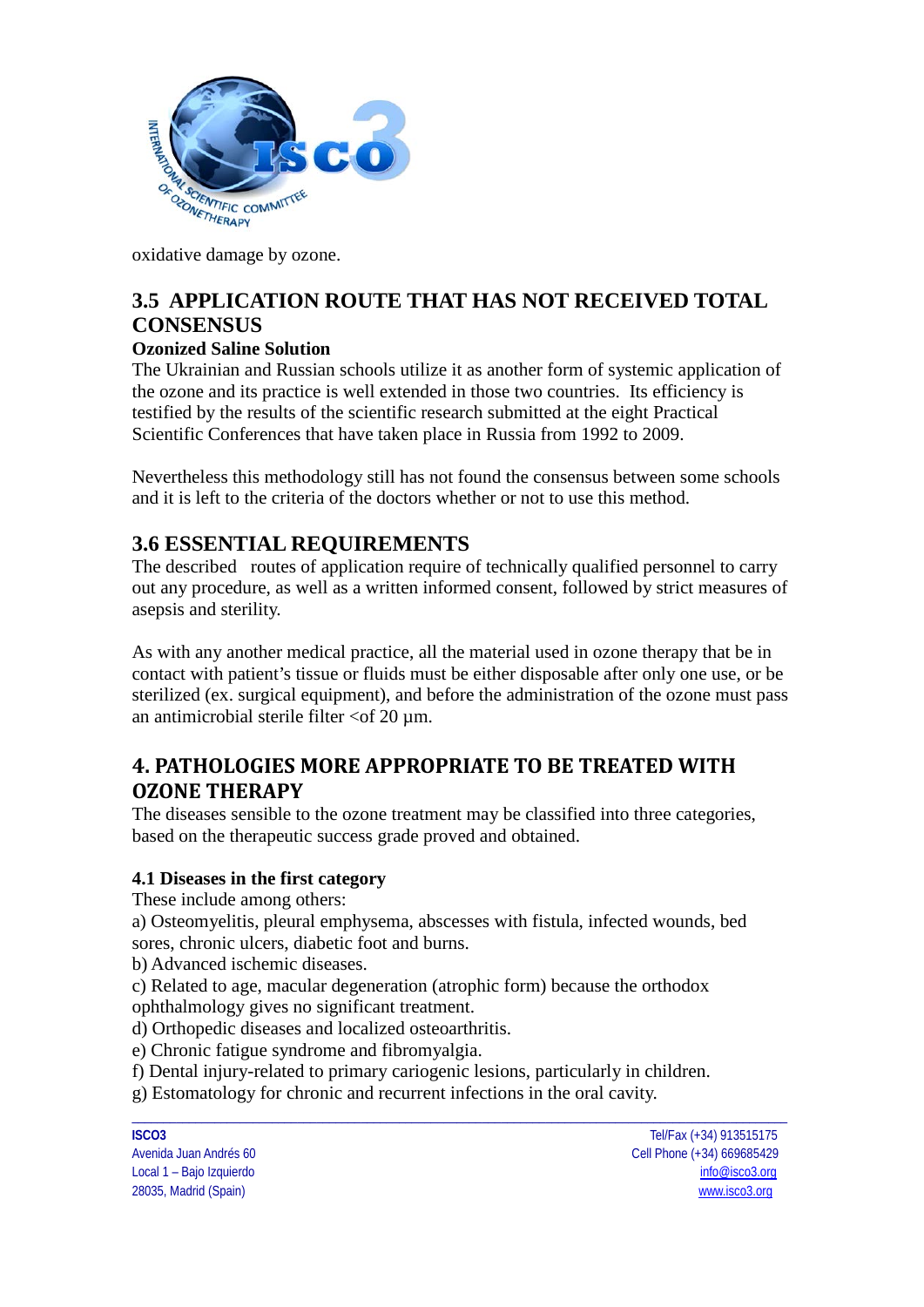

h) Acute and chronic infectious diseases, particularly those caused by bacteria resistant to antibiotics or to chemical treatments, viruses, fungi (hepatitis, HIV-AIDS, herpes and herpes zoster infection, papillomavirus infections, onichomicosis and candidiasis, giardiasis and cryptosporidiosis). Bartolinitis and vaginal candidiasis.

Although the ozone therapy represents a useful support for the treatment of these diseases, it is worth to underline that neither the ozone nor its metabolites, among them the  $H_2O_2$  reach a germicide tisular concentration, because the free pathogens are protected by plasma antioxidants and intracellular viruses are unattainable.

For these pathologies the ozone therapy either used only as exclusive form or as a support for a specific treatment, according to the cases, becomes a medicine/treatment with a high therapeutic success.

### **4.2 Diseases in the second category**

These include:

a) Cancer-related fatigue. The ozone therapy associated with orthodox treatments, may accelerate and improve results. However, ozone therapy has so far not been able to show a therapeutic effect on cancer. For all these pathologies ozone treatment should be integrated with the conventional treatment, there is evidence of its utility**,** but more precise studies are required

b) Asthma.

#### **4.3 Diseases in the third category**

Among others include:

a) Autoimmune diseases (multiple sclerosis, rheumatoid arthritis, Cohn's disease)

b) Senile dementia

c) Lungs diseases: emphysema, chronic obstructive pulmonary disease, idiopathic pulmonary fibrosis and acute respiratory distress syndrome.

d) Skin diseases: Psoriasis and atopic dermatitis.

e) Cancer metastasis

f) Severe sepsis and multiple organ dysfunction.

In these cases the combination of orthodox treatments and ozone therapy, at least on theoretical grounds, show that it may be useful but there is no real clinical evidence. The anecdotal evidence suggests the existence of therapeutic effectiveness but, in many cases the efficacy has been achieved by using various types of therapy, therefore the results are not reliable. In some studies the combination of ozone therapy with another treatment has been evaluated, concluding that ozone therapy acts as complement.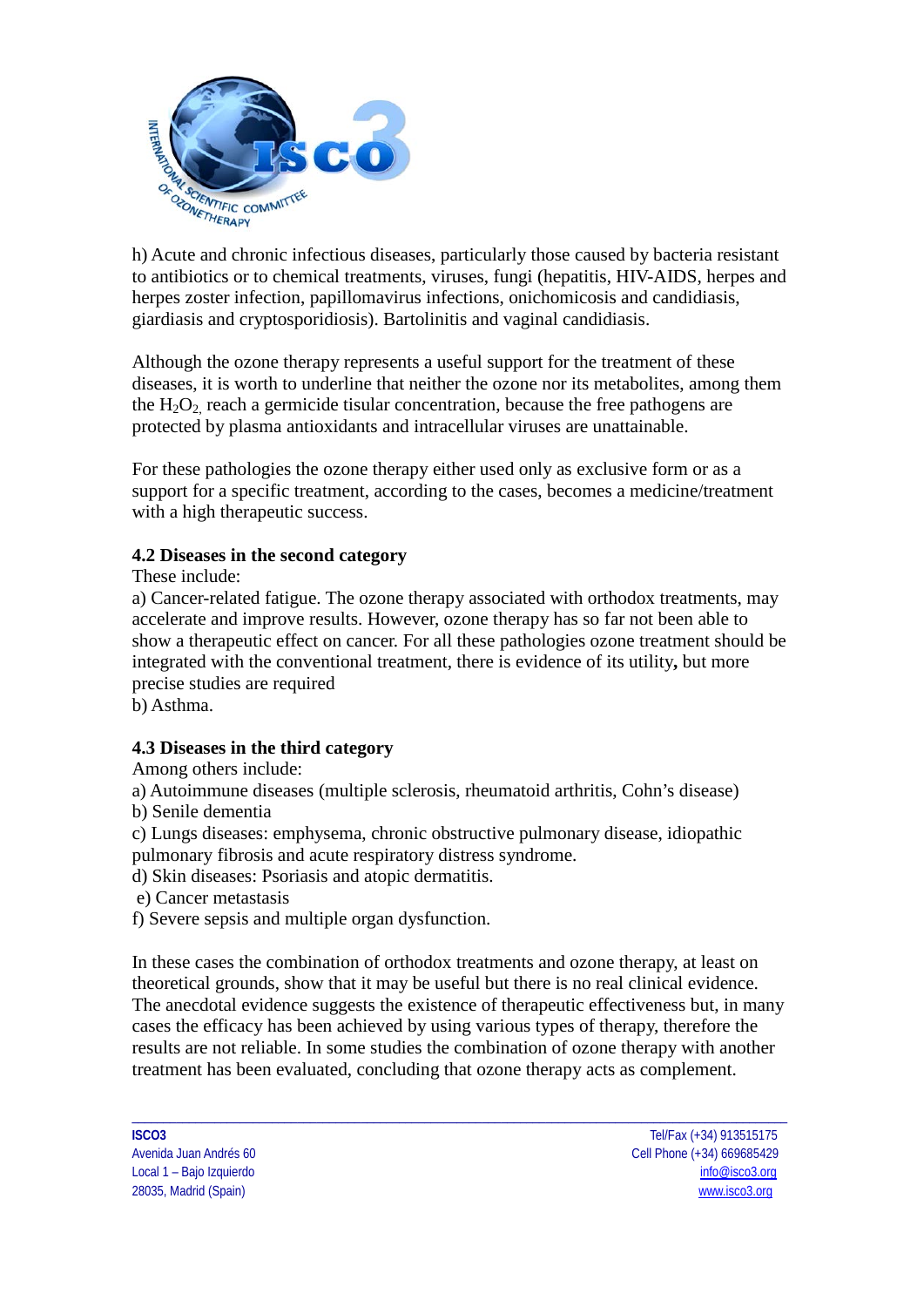

## **5. GENERAL BASIS FOR TREATMENT**

Not all patients respond equally to the small, controlled oxidative stress that is produced by the ozone therapy. Therefore, the ozone treatment should always be applied in a gradual and progressive manner, starting with low doses and increasing it gradually to avoid unnecessary risks, until a clinic diagnostic method for the oxidative stress is available, which allows to adjust the dose.

It is advisable to measure and classify the state of oxidative stress on the patient, using markers such as malon-aldehyde, catalase, superoxide dismutase, glutathione peroxidase and indicators of the total antioxidant activity in the medical cabinet.

If it is not possible to measure the oxidative stress degree of the patient by either of the established methods, it is very important that the physician value according to the clinical state of the same, if he is eligible or not to receive the treatment with ozone at that moment, or if it is necessary to improve his/her nutritious state first.

As with any medical treatment, patients may be divided into three types: Normo-responders, hyper-responders and hypo-responders.

There are factors which can not be controlled, that depend of the patient's idiosyncrasy and the characteristics how the disease manifests itself.

Ozone therapy is a "medical act" and should be practiced by medical personnel and implemented with a scientific rigor, it can produce with a low frequency a minimum of adverse cases. Is for this reason that we consider that the regularization of the ozone therapy carried out by the authorities should include the following requirements, and in those cases where this has not been done the ozone therapists should apply them,

The medical centers where the ozone therapy is practiced should have the mandatory sanitary authorization for its functioning and should abide by the following requirements:

**5.1** To have a qualified doctor with training and recognized experience in ozone therapy, this will be the persona responsible for the management of the treatment. **5.2** To use the appropriate equipment to generate and apply the ozone therapy, these should have also the required authorizations from the appropriate sanitary authorities. In the case of the European Community, should be marked with the CE. The equipment to generate ozone must be calibrated or revised periodically, according to the recommendation of the manufacturer, to avoid incorrect applications or concentrations.

**5.3** To use medical oxygen provided by an authorized company.

\_\_\_\_\_\_\_\_\_\_\_\_\_\_\_\_\_\_\_\_\_\_\_\_\_\_\_\_\_\_\_\_\_\_\_\_\_\_\_\_\_\_\_\_\_\_\_\_\_\_\_\_\_\_\_\_\_\_\_\_\_\_\_\_\_\_\_\_\_\_\_\_\_\_\_\_\_\_\_\_\_\_\_\_\_\_\_\_\_\_\_\_\_\_\_\_\_\_\_\_\_\_\_ **5.4** To implement the various and appropriate protocols, according to the administration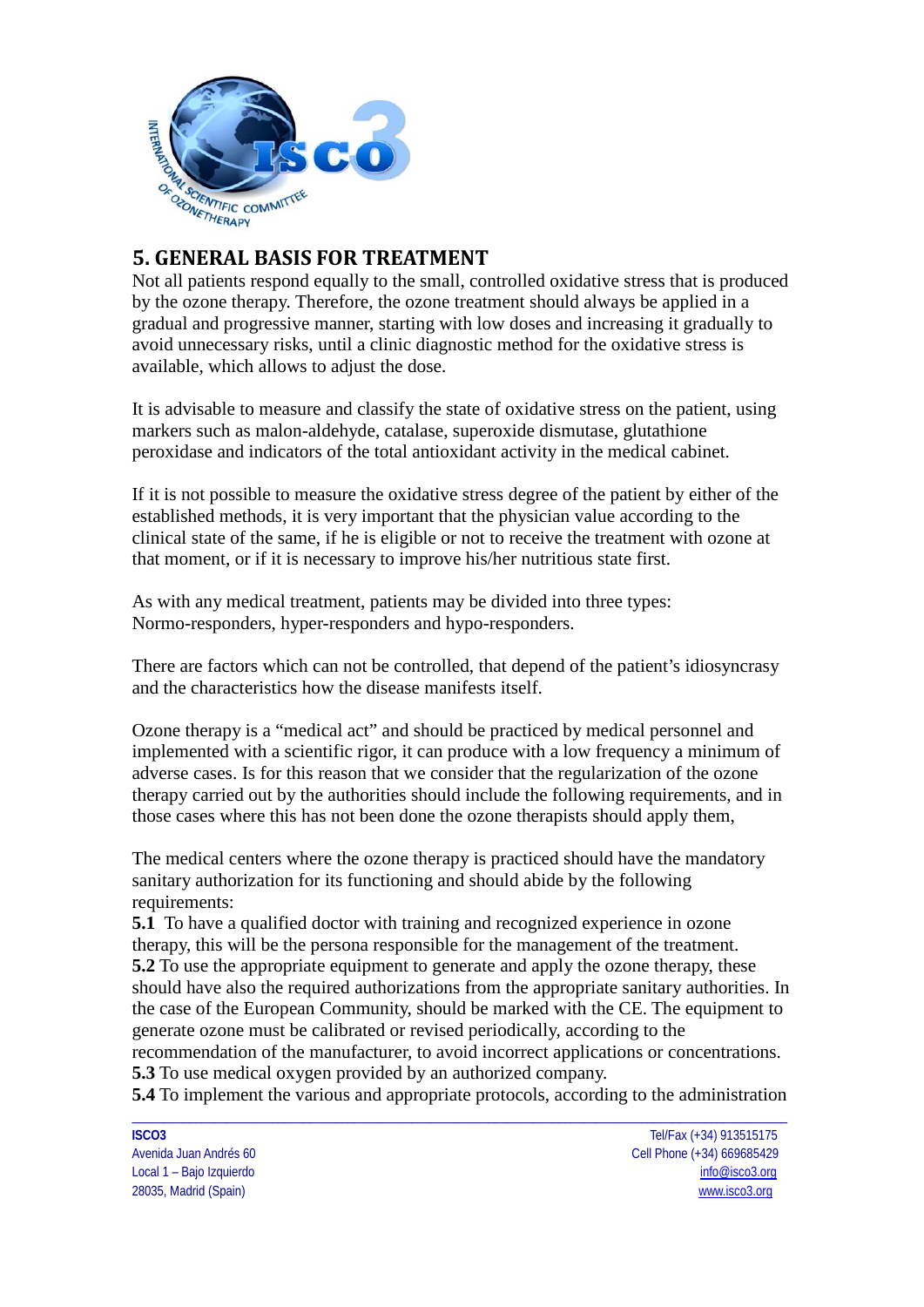

appropriately validated and recognized by the scientific ozone therapy associations. **5.5** To establish an informed written consent, this should be signed by the patient and the medical doctor responsible for the implementation of the ozone therapy, leaving a copy in the clinical history of the patient.

**5.6** To have an appropriate airing and ventilation system.

**5.7** To have life saving drugs, ventilation support equipment or an Ambu balloon. **5.8** To take into account that the inter disk application of ozone should be done in a surgical room within a hospital centre or in an ambulatory unit for major surgery. **5.9 The key to the therapeutic success depends on diverse controllable factors that include the scientific preparation and technique of the ozonoterapist, the method that is employed, the quality of the ozone, the general application of the good clinical practices. The non controllable factors depend on the patient idiosyncrasy and in what is current state of the illness.** 

**Madrid, June 4, 2010**

| <b>ARGENTINA</b>                         |                                             |
|------------------------------------------|---------------------------------------------|
| (Signed) Dr. Ana Elizabeth Rieck (MD).   |                                             |
| President, Inter American Society of     |                                             |
| Oxygen Ozone Therapy.                    |                                             |
|                                          |                                             |
| <b>CUBA</b>                              |                                             |
| (Signed) Professor Mirta Copello (MD).   | (Signed) Professor Luisa Batilde Lima       |
| Retinitis Pigmentosa National Reference  | <b>Hernández</b> (Biochemistry and          |
| Centre. "Dr. Salvador Allende" Hospital. | Nutritionist). National Center for Natural  |
| Havana.                                  | and Traditional Medicine, Havana.           |
|                                          |                                             |
| (Signed) Dr. Vivian Borroto Rodríguez    | (Signed) Dr. Agne Esther Diaz Riverol       |
| (MD). National Center for Natural and    | (MD). Paediatric Hospital, Sancti Spíritus. |
| Traditional Medicine, Havana.            |                                             |
|                                          |                                             |
| <b>EGYPT</b>                             |                                             |
| (Signed) Professor Nabil Mawsouf         |                                             |
| (MD). Director of the Unit of Pain,      |                                             |
| University of Cairo.                     |                                             |
|                                          |                                             |
| <b>GERMANY</b>                           |                                             |
| (Signed) Dr. Renate Viebahn-Haensler,    | (Signed) Dr. med. vet. Siegfried Schulz.    |

\_\_\_\_\_\_\_\_\_\_\_\_\_\_\_\_\_\_\_\_\_\_\_\_\_\_\_\_\_\_\_\_\_\_\_\_\_\_\_\_\_\_\_\_\_\_\_\_\_\_\_\_\_\_\_\_\_\_\_\_\_\_\_\_\_\_\_\_\_\_\_\_\_\_\_\_\_\_\_\_\_\_\_\_\_\_\_\_\_\_\_\_\_\_\_\_\_\_\_\_\_\_\_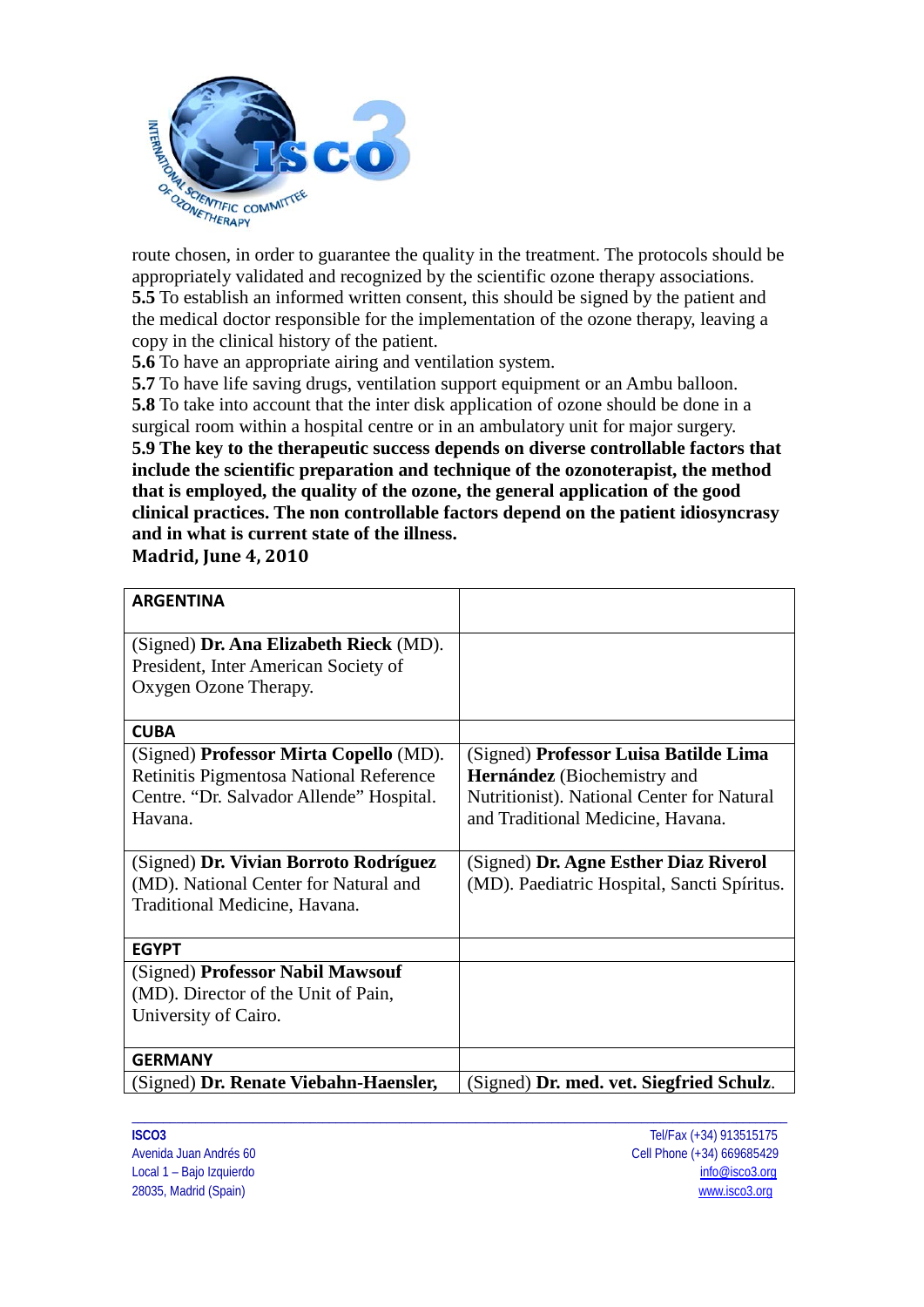

| (Bio-Chemistry, Pharmacology). General    | (Veterinary Surgeon). Veterinary Services |
|-------------------------------------------|-------------------------------------------|
| Secretary of the German Medical Society   | and Laboratory Animal Medicine of the     |
| for the Use of Ozone in Prevention and    | Philipps-University of Marburg.           |
| Therapy and the European Cooperation of   |                                           |
| the Medical Ozone Societies.              |                                           |
|                                           |                                           |
| <b>ITALY</b>                              |                                           |
| (Signed) Professor Velio Bocci (MD).      | (Signed) Professor Lamberto Re (MD).      |
| Emeritus Professor of Physiology at the   | Professor, Clinical Pharmacology and      |
| University of Siena.                      | Toxicology, University of Ancona.         |
|                                           |                                           |
| (Signed) Dr. Anna María Procopio          | (Signed) Professor Gregorio Martínez      |
| (MD). Paediatrician.                      | Sánchez (Pharm. Dr., Senior Researcher).  |
|                                           | Scientific Director, Medinat srl. Ancona. |
|                                           |                                           |
| <b>MEXICO</b>                             |                                           |
| (Signed) B.S. Carla Núñez Lima            | (Signed) Dr. Froylán Alvarado Güémez,     |
| (Biochemistry). Culiacán, México          | MD. President of the Mexican Association  |
|                                           | of Ozone Therapy.                         |
|                                           |                                           |
| (Signed) Dr. Jaime Rebeill Félix (MD).    |                                           |
| Director, Pain and Spine Clinic,          |                                           |
| Hermosillo (Sonora), México.              |                                           |
|                                           |                                           |
| <b>ROMANIA</b>                            |                                           |
| (Signed) Dr. Tiron Stefan (MD).           |                                           |
| President Founder, Scientific Romanian    |                                           |
| Association of Ozone Therapy.             |                                           |
|                                           |                                           |
| <b>RUSSIA</b>                             |                                           |
| (Signed) Professor Sergey Peretyagin      | (Signed) Professor Claudia N.             |
| (PhD). Head of the Department of          | Kontorschikova (PhD) Head of              |
| Experimental Medicine, Research Institute | Department of the Clinical Diagnostic     |
| of Traumatology and Orthopedics, Nizhny   | Laboratory, Medical Academy, Nizhny       |
| Novgorod; President of the Russian        | Novgorod.                                 |
| Association of Ozone Therapy.             |                                           |
|                                           |                                           |
| <b>SPAIN</b>                              |                                           |
| (Signed) Dr. Adriana Schwartz (MD).       | (Signed) Dr. Bernardino Clavo Varas       |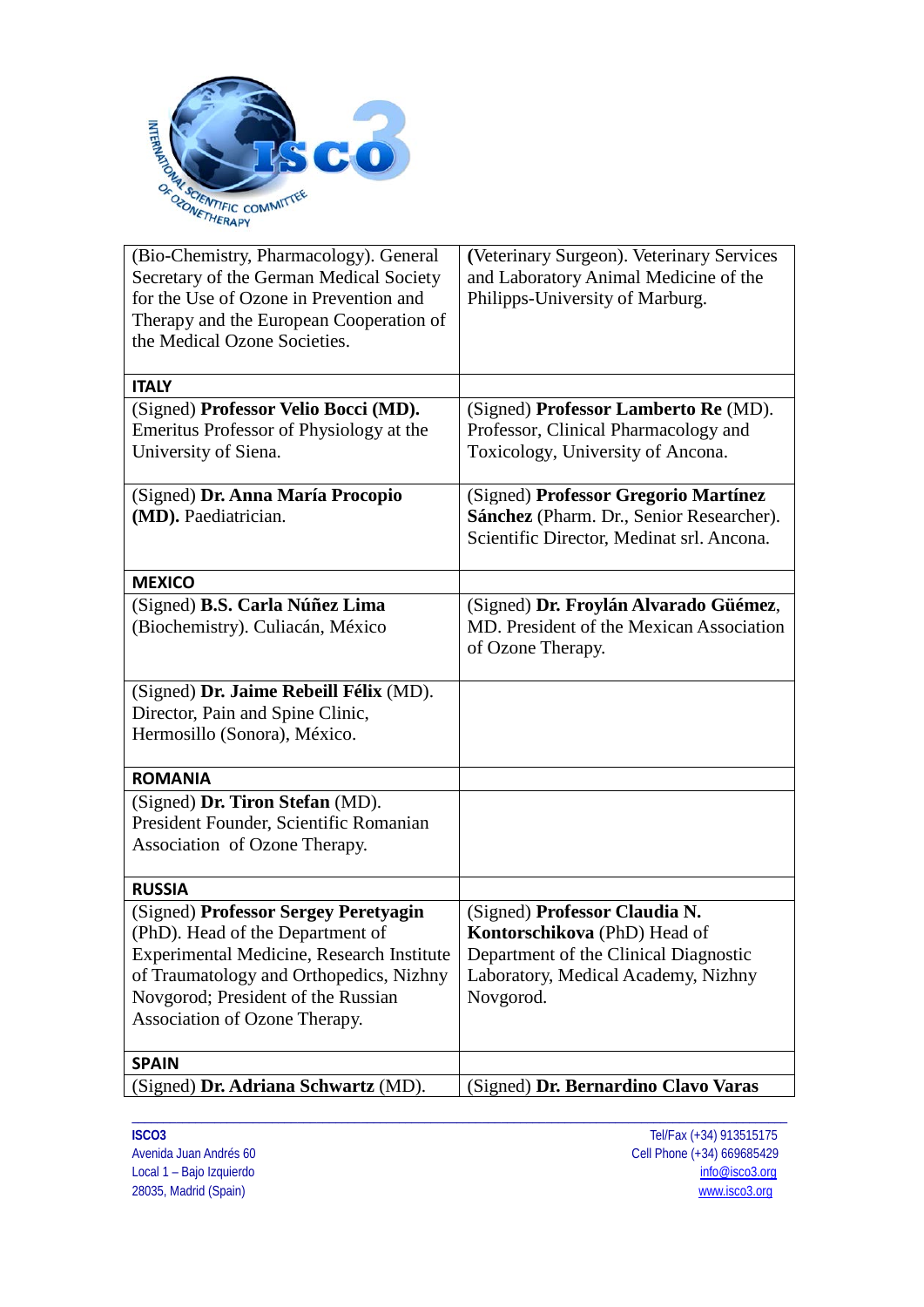

| Director, Clínica Fiorela, Madrid.            | (MD). Specialist, Radiotherapy Oncology |
|-----------------------------------------------|-----------------------------------------|
| President of the Spanish Association of       | Department, Great Canary University     |
| <b>Medical Professionals in Ozone</b>         | Hospital Dr. Negrín.                    |
| <b>Therapy (AEPROMO);</b> President of the    |                                         |
| <b>International Medical Ozone Federation</b> |                                         |
| (IMEOF); Vice-President of the Asian-         |                                         |
| European Union Ozone Therapists.              |                                         |
|                                               |                                         |
| (Signed) Dr. Fernando Kirchner van            |                                         |
| Gelderen (MD). Director, Gabinet Mèdic        |                                         |
| Maresme, Mataró (Barcelona).                  |                                         |
|                                               |                                         |
|                                               |                                         |
| <b>UKRAINE</b>                                |                                         |
| (Signed) Dr. Sci. Eugeni I. Nazarov.          |                                         |
| President of the Ukrainian Association        |                                         |
| Ozone Therapists, Executive President of      |                                         |
| the Asian-European Union Ozone                |                                         |
| Therapists.                                   |                                         |
|                                               |                                         |
| <b>UNITED STATES</b>                          |                                         |
| (Signed) Dr. Frank A. Shallenberger           |                                         |
| (MD). Director, Center for Alternative        |                                         |
| Medicine, Anti-Aging, Nevada.                 |                                         |

### **Madrid, June 4, 2010**

# **Associations and Federations of Ozone Therapy that signed the "Madrid Declaration on Ozone Therapy" on June 4, 2010**

- **1. Asian-European Union Ozone Therapists.** Executive President: Dr. Sci. Eugeni I. Nazarov.
- **2. European Cooperation of the Medical Ozone Societies**. General Secretary: Dr. Renate Viebahn-Haensler.
- 3. **Inter American Society of Oxygen Ozone Therapy**. President: Dr. Ana Elizabeth Rieck.
- 4. **International Medical Ozone Federation (IMEOF).** President: Dr. Adriana Schwartz.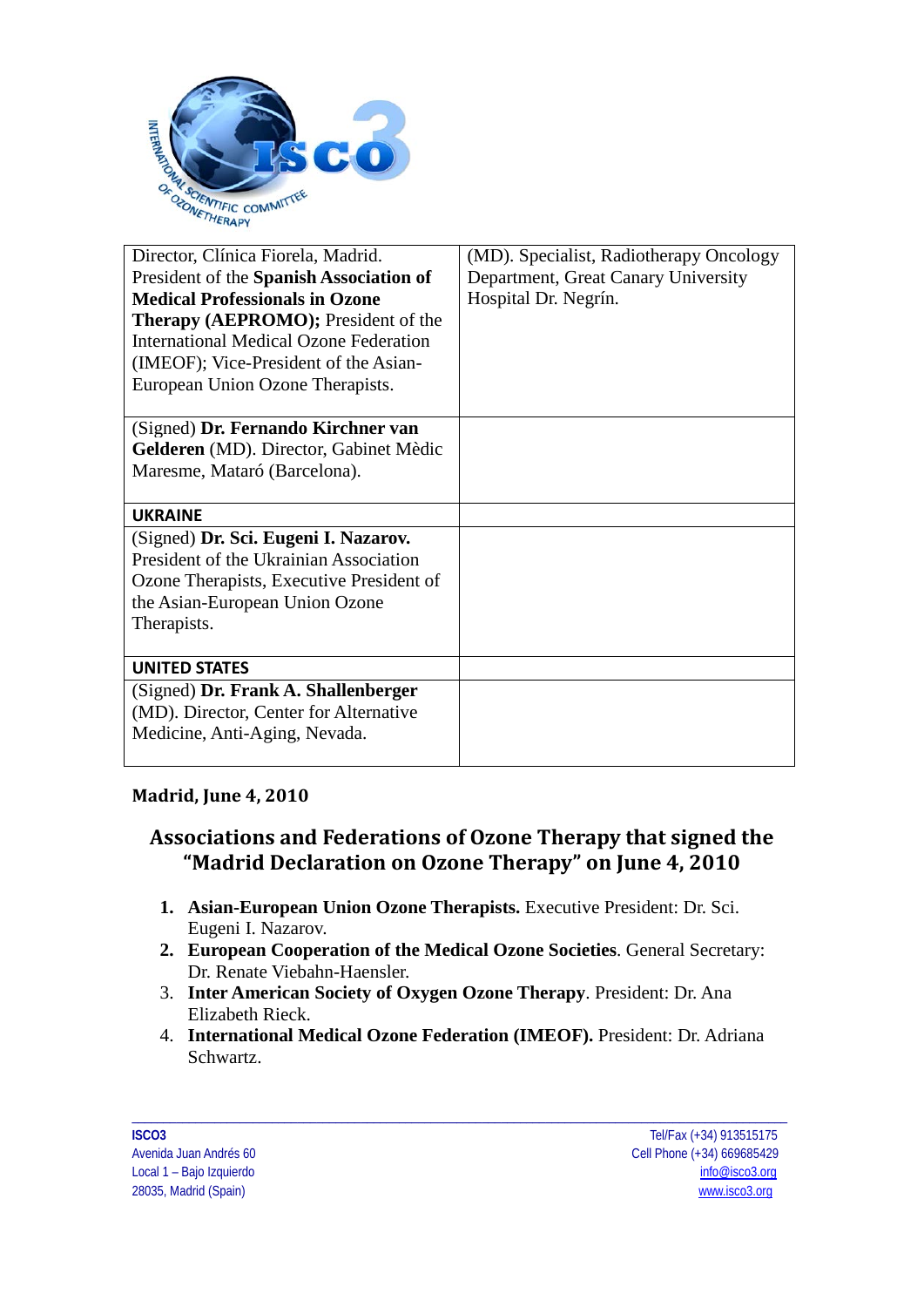

- **5. German Medical Society for the Use of Ozone in Prevention and Therapy**. General Secretary: Dr. Renate Viebahn-Haensler.
- 6. **Mexican Association of Ozone Therapy (AMOZON)**. President: Dr. Froylán Alvarado Güémez.
- 7. **Russian Association of Ozone Therapy**. President: Professor Sergey Peretyagin.
- 8. **Scientific Romanian Association of Ozone Therapy**. President: Dr. Tiron Stefan.
- 9. **Spanish Association of Medical Professionals in Ozone Therapy (AEPROMO). President:** Dr. Adriana Schwartz.
- **10. Ukrainian Association Ozone Therapists**. President: Dr. Sci. Eugeni I. Nazarov.

# **Associations and Federations of Ozone Therapy that signed the "Madrid Declaration on Ozone Therapy" after June 4, 2010**

- 11. **American Academy of Ozone Therapy.** President: Dr. Frank Shallenberger.
- 12. **Argentine Ozone Therapy Medical Association.** President: Dr. Raúl Vicente Matera.
- 13. **Association of Professional Treatment with Ozone Therapy in Chile (APPTO3)**. President. Dr. Isis Yadira Alvarado.
- 14. **Belarus Association of Ozone Therapists**. President: Dr. Gennady Mitelsky.
- 15. **Brazilian Association of Ozonetherapy (ABOZ)**. President: Dr. Ana Cristina Barreira.
- 16. **China Federation of Ozone Therapy (CFOT)**. President: Profesor He Xiaofeng.
- 17. **Colombian Association of Ozone Therapy (ACDO)**. President: Dr. Carlos Eduardo Rojas Martínez.
- 18. **Cuban Society of Ozonetherapy**. President: Dr. Vivian Borroto Rodríguez.
- 19. **Dominican Association of Ozone Therapy**. President: Dr. Antonio Contreras Berroa
- 20. **Ecuadorian Society of Ozone Therapy.** President: Dr. Danilo Ruiz Reyes.
- **21. Egyptian Medical Society for Ozonetherapy and Complementary Medicine Development.** President: Prof. Nabil Mawsouf.
- 22. **Georgian Association of Ozone Therapists**. President: Dr. Vladimir Talakvadze.
- 23. **Greek Scientific Association of Oxygen-Ozone Therapy**. President: Dr. Iliakis Emmanouil.
- 24. **International Association of Ozone in Healthcare and Dentistry (IAOHD)**.